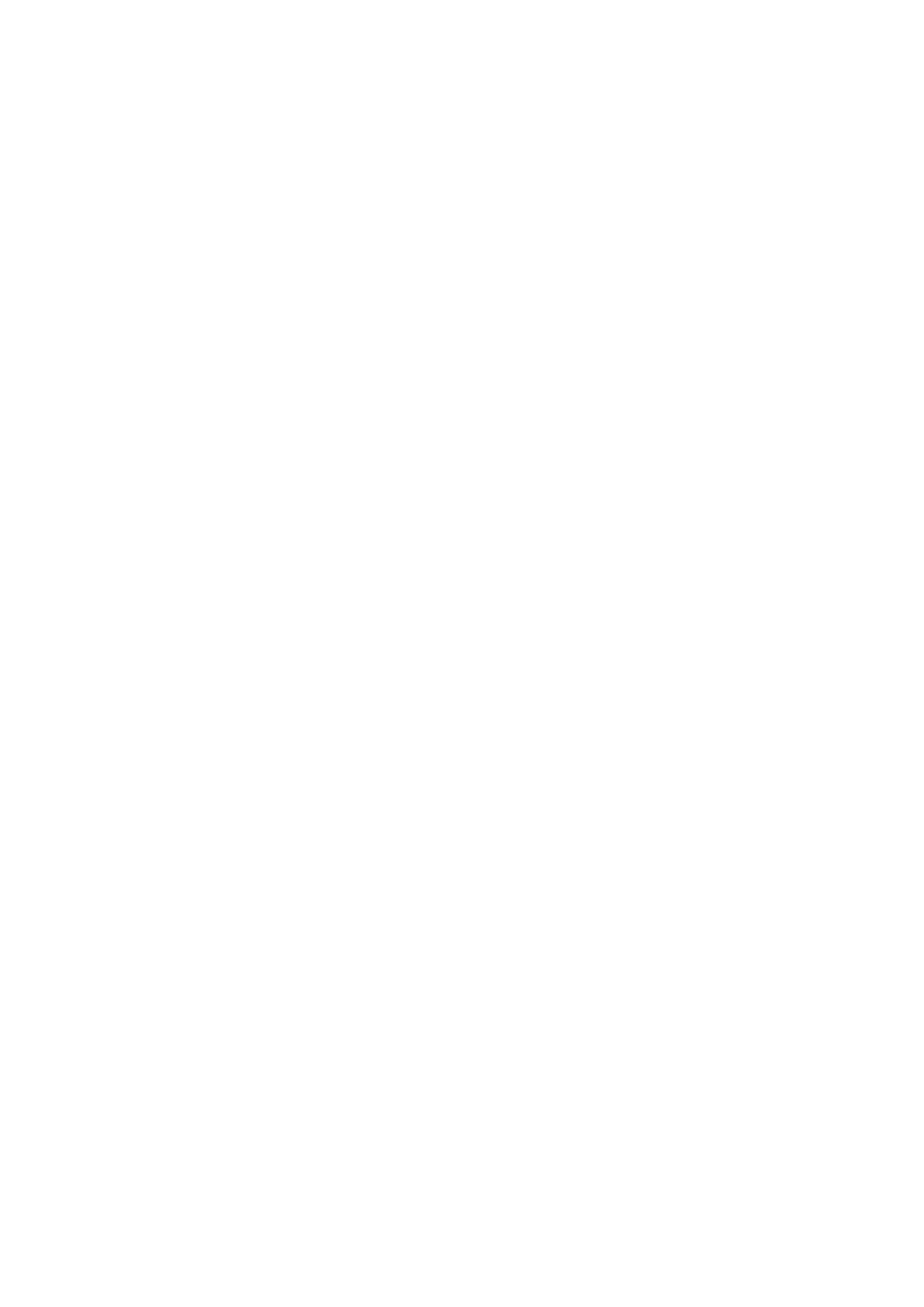# About NZIER

NZIER is a specialist consulting firm that uses applied economic research and analysis to provide a wide range of strategic advice to clients in the public and private sectors, throughout New Zealand and Australia, and further afield.

NZIER is also known for its long-established Quarterly Survey of Business Opinion and Quarterly Predictions.

Our aim is to be the premier centre of applied economic research in New Zealand. We pride ourselves on our reputation for independence and delivering quality analysis in the right form, and at the right time, for our clients. We ensure quality through teamwork on individual projects, critical review at internal seminars, and by peer review at various stages through a project by a senior staff member otherwise not involved in the project.

Each year NZIER devotes resources to undertake and make freely available economic research and thinking aimed at promoting a better understanding of New Zealand's important economic challenges.

NZIER was established in 1958.

# Authorship

This paper was prepared at NZIER by Laëtitia Leroy de Morel

It was quality approved by John Ballingall

The assistance of Sarah Spring and Erwin Corong (NZIER) and Dr Terry Parminter is gratefully acknowledged.



L13 Willeston House, 22-28 Willeston St | PO Box 3479, Wellington 6140 Tel +64 4 472 1880 [| econ@nzier.org.nz](mailto:econ@nzier.org.nz)

© NZ Institute of Economic Research (Inc) 2018. Cover image © Dreamstime.com NZIER's standard terms of engagement for contract research can be found at www.nzier.org.nz.

While NZIER will use all reasonable endeavours in undertaking contract research and producing reports to ensure the information is as accurate as practicable, the Institute, its contributors, employees, and Board shall not be liable (whether in contract, tort (including negligence), equity or on any other basis) for any loss or damage sustained by any person relying on such work whatever the cause of such loss or damage.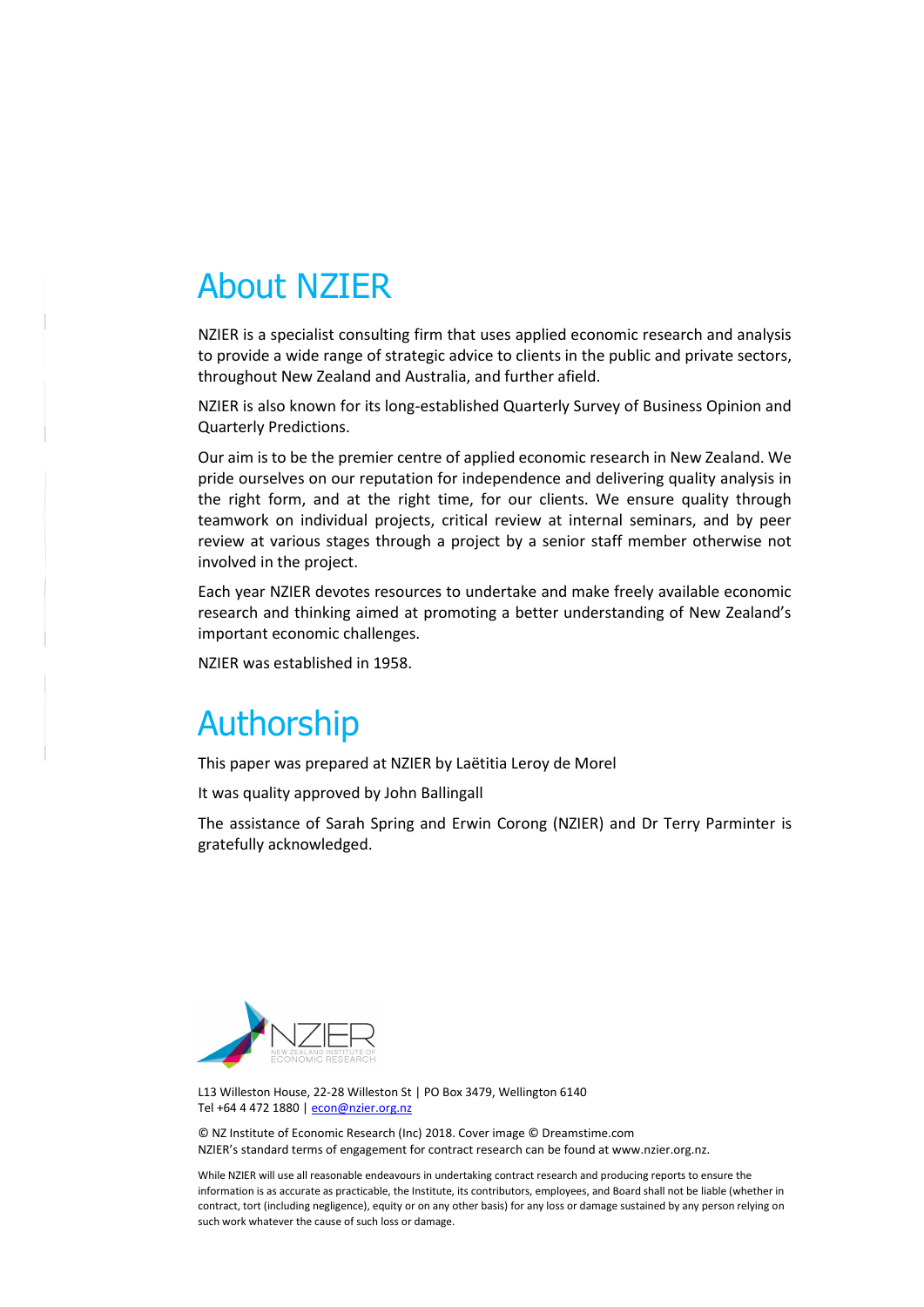# Key points

We estimate the regional economic impacts of Table 14.2 nitrogen loss limits using a Computable General Equilibrium model…

NZIER was asked by the Horizons Regional Council to estimate the regional macroeconomic impacts on farmers and commercial vegetable growers of meeting the nitrogen loss targets in Table 14.2 of the One Plan in three local economies: horticulture in the Horowhenua district, and dairy farmers in the Tararua and Rangitikei<sup>1</sup> districts.

Horizons Regional Council wants to understand how these estimated direct onfarm/on-orchard costs might affect the wider territorial authority economies, the Horizons economy and the New Zealand economy.

We use NZIER's computable general equilibrium (CGE) model of the New Zealand economy to estimate these economic impacts.

### …which explores the direct and flow-on effects of lower on-farm production as farmers adjust

As well as the direct impacts, we also examine the indirect or flow-on effects for supplying industries (e.g. agricultural services, fertiliser production, transport, etc.) and downstream industries (primary processing, retail, construction, etc.).

Our modelling considers how resources (especially labour and capital) shift between the primary sector and other industries (manufacturing, services, etc.) as the dairy and horticulture industries becomes less competitive and profitable in the face of higher costs to meet nitrogen loss targets.

Using these direct and indirect effects, we determine the flow-on effects throughout the wider Horizons economy and the national economy on GDP, employment, wages, and household spending.

|                                           |                 | Targeted profitability in 2038 <sup>2</sup> |                              |  |
|-------------------------------------------|-----------------|---------------------------------------------|------------------------------|--|
| <b>Scenario</b>                           | <b>Industry</b> | <b>Original Table</b><br>14.2               | <b>Revised Table</b><br>14.2 |  |
| Tararua (Upper-Manawatū catchment)        | Dairy           | $-24%$                                      | -8%                          |  |
| Rangitikei (Coastal Rangitikei Catchment) | Dairy           | $-17%$                                      | -8%                          |  |
| Horowhenua                                | Horticulture    | $-58%$                                      | N/A                          |  |

### **Table 1 Summary of modelling scenarios**

#### **Source: NZIER**

1

<sup>&</sup>lt;sup>1</sup> We didn't have all the data available to model the impacts of meeting Table 14.2 requirements for arable farmers in Rangitikei. For this reason, we only modelled impacts on dairy industry even though arable farmers will also be affected by the One Plan Table 14.2 provisions

<sup>2</sup> Shocks on productivity have been pro-rated using the share of milk production (in kg milk solid) between Upper-Manawatū catchment and Tararua district. We followed the same procedure to pro-rate the shock in Rangitikei. To estimate these ratio, we used data provided in Parminter (2018) and New Zealand Dairy Statistics (2016/2017).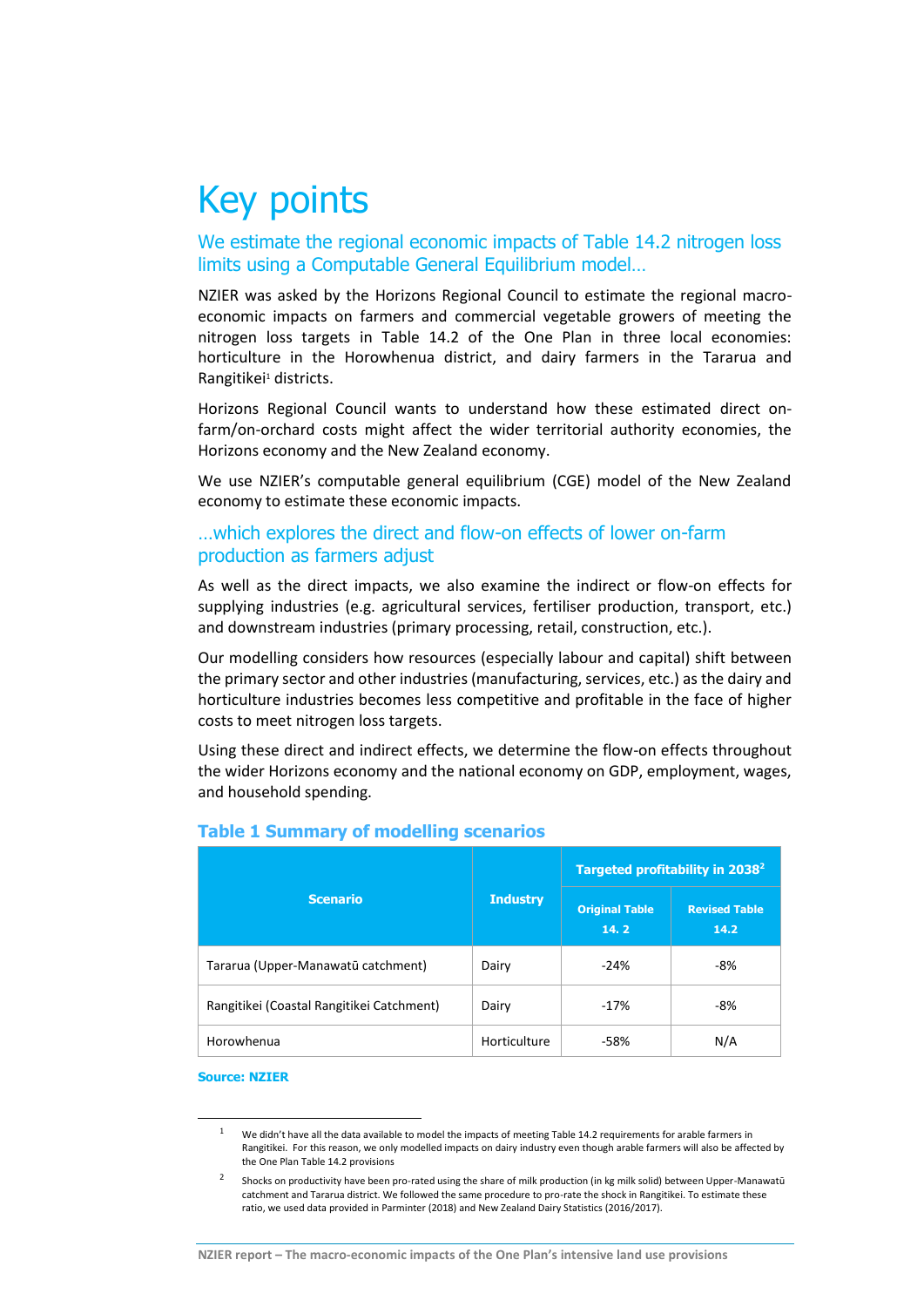# Additional costs from meeting nitrogen loss targets lead to lower agricultural production…

- Dairy production falls by 28% in Tararua and by 22% in Rangitikei under the original Table 14.2 limits.
- Dairy output falls by 10% in the two regions under the revised Table 14.2.
- Commercial vegetable production in Horowhenua decreases by 64% following the implementation of the original Table 14.2.

## …leading to lower regional GDP and household spending

[Table 2](#page-5-0) overleaf an[d Figure 1](#page-4-0) below show the negative impacts of Table 14.2 (original and revised) on regional GDP, exports and household consumption.

- GDP decreases by 4.9% or \$34.7 million in Tararua, 2.5% or \$13.6 million in Rangitikei, and 1.4% or \$12.1 million in Horowhenua.
- Regional welfare, as proxied by household spending, decreases under the original Table 14.2: consumption falls by 3.2% or \$14.6 million in Tararua, 1.0% or \$4.3 million in Rangitikei, and 1.7% or \$11.4 million in Horowhenua.
- Real wages decrease by 1.6% in Tararua, 0.5% in Rangitikei and 0.9% in Horowhenua as these economies slow and the demand for labour drops.
- GDP in the Manawatu-Wanganui region falls by \$65.4 million for the original Table 14.2 limits, and \$20.7 million for the revised limits. The region's real GDP is projected to be \$14.8 billion by 2038.

#### <span id="page-4-0"></span>**Figure 1 Impacts on GDP at the district and regional level**  in \$ million



 $\blacksquare$  Table 14.2  $\blacksquare$  Table 14.2 (R)

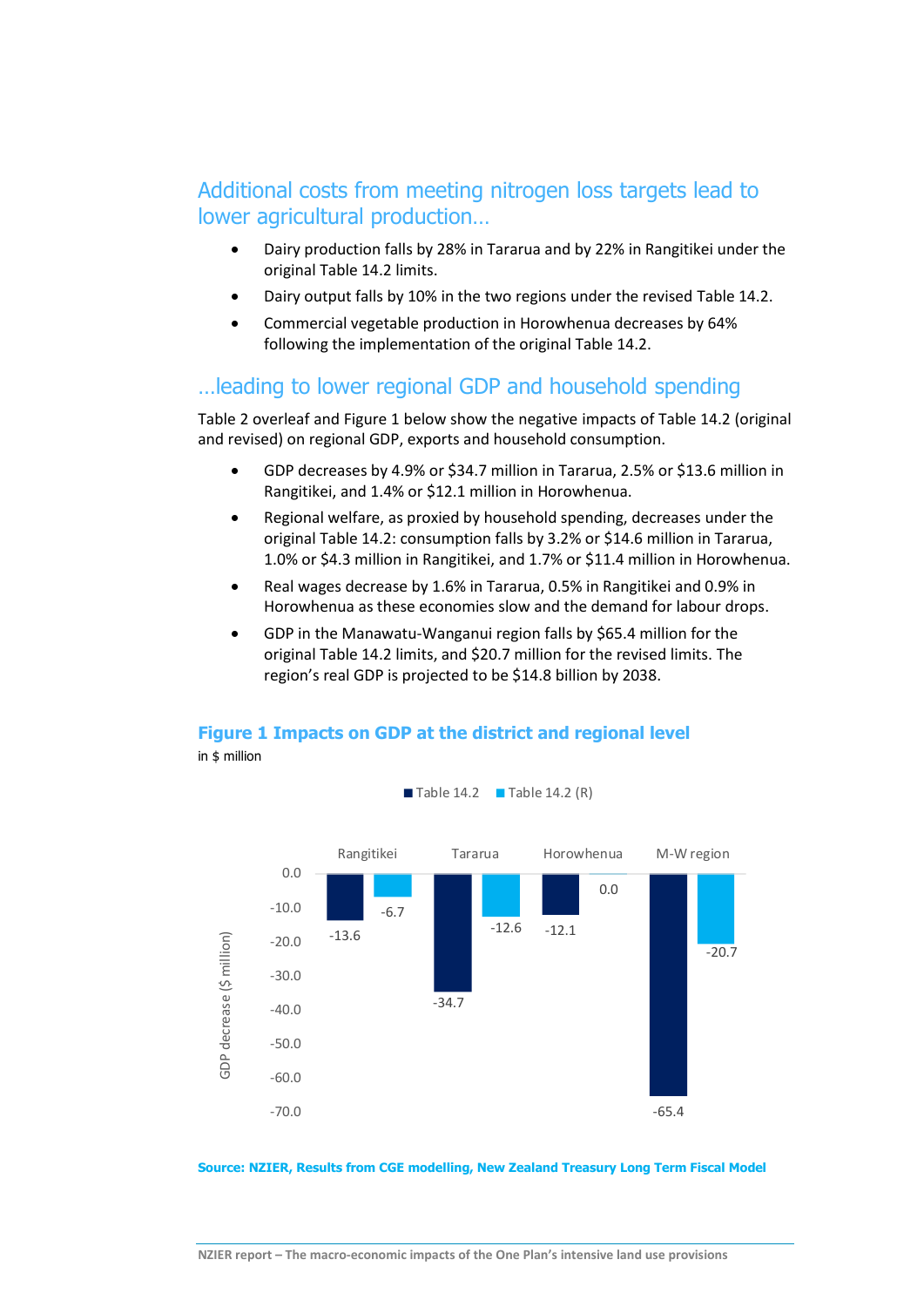|                                        | <b>Indicator</b>                   |               | <b>GDP</b> | <b>Household</b><br>consumption | Real<br>wages | <b>Exports</b> |
|----------------------------------------|------------------------------------|---------------|------------|---------------------------------|---------------|----------------|
|                                        | Tararua                            | % change      | $-4.9%$    | $-3.2%$                         | $-1.6%$       | $-2.7%$        |
|                                        |                                    | Level (\$m)   | $-534.7$   | $-514.6$                        | <b>NA</b>     | $-54.5$        |
|                                        |                                    | % change      | $-2.5%$    | $-1.1%$                         | $-0.5%$       | $-0.2%$        |
|                                        | Rangitikei                         | Level $(\$m)$ | $-513.6$   | $-54.3$                         | <b>NA</b>     | $-50.37$       |
| <b>Original</b>                        | Horowhenua                         | % change      | $-1.4%$    | $-1.8%$                         | $-0.9%$       | $-0.8%$        |
| <b>Table</b><br>14.2                   |                                    | Level $(\$m)$ | $-512.1$   | $-511.4$                        | <b>NA</b>     | $-52.1$        |
|                                        | Manawatu<br>Wanganui<br>region $3$ | % change      | $-0.7%$    | $-0.4%$                         | $-0.7%$       | $-0.5%$        |
|                                        |                                    | Level $(\$m)$ | $-565.4$   | $-534.1$                        | <b>NA</b>     | $-514.1$       |
|                                        | New Zealand                        | % change      | $-0.05%$   | $-0.03%$                        | $-0.04%$      | $-0.05%$       |
|                                        |                                    | Level $(\$m)$ | $-5145$    | $-551.6$                        | <b>NA</b>     | $-534.7$       |
|                                        | Tararua                            | % change      | $-1.8%$    | $-1.1%$                         | $-0.5%$       | $-1.0%$        |
| <b>Revised</b><br><b>Table</b><br>14.2 |                                    | Level $(\$m)$ | $-512.6$   | $-55.1$                         | <b>NA</b>     | $-51.7$        |
|                                        | Rangitikei                         | % change      | $-1.2%$    | $-0.5%$                         | $-0.2%$       | $-0.1%$        |
|                                        |                                    | Level $(\$m)$ | $-56.7$    | $-52.0$                         | <b>NA</b>     | $-50.19$       |
|                                        | Manawatu<br>Wanganui               | % change      | $-0.2%$    | $-0.1%$                         | $-0.2%$       | $-0.15%$       |
|                                        | region                             | Level $(\$m)$ | $-520.7$   | $-58.3$                         | <b>NA</b>     | $-54.74$       |
|                                        |                                    | % change      | $-0.02%$   | $-0.01%$                        | $-0.01%$      | $-0.02%$       |
|                                        | New Zealand                        | Level $(\$m)$ | $-545$     | $-515.5$                        | <b>NA</b>     | $-512.4$       |

#### <span id="page-5-0"></span>**Table 2 Impacts on macroeconomic variables**

#### **Source: NZIER, Results from CGE modelling**

**-**

# Industries closely related also suffer from the slowdown of the dairy and horticulture industries

- When dairy and horticulture farmers meet existing Table 14.2 limits, supplying industries such as transportation and utilities also experience significant declines:
	- $-$  In Tararua they are down 4.1% and 2.9%, respectively.
	- In Rangitikei they are down 1.8% and 0.3% respectively.
	- In Horowhenua they are down 1.9% and 4%, respectively.
- Dairy products and fruit, vegetable and other food products, which are downstream industries of the dairy and horticulture industries, are also negatively affected. In Tararua, dairy products are falling by 12.3% or \$39.7

<sup>3</sup> Manawatū-Wanganui region includes Tararua, Rangitikei, Horowhenua districts as well as Rest of Manawatu-Wanganui, which includes all the other districts (Palmerston North City, Manawatu, Wanganui, Ruapehu, Stratford, Waitomo, and Taupo). Some of these other districts experience small changes in GDP as the Tararua, Rangitikei and Horowhenua economies adjust to Table 14.2 requirements.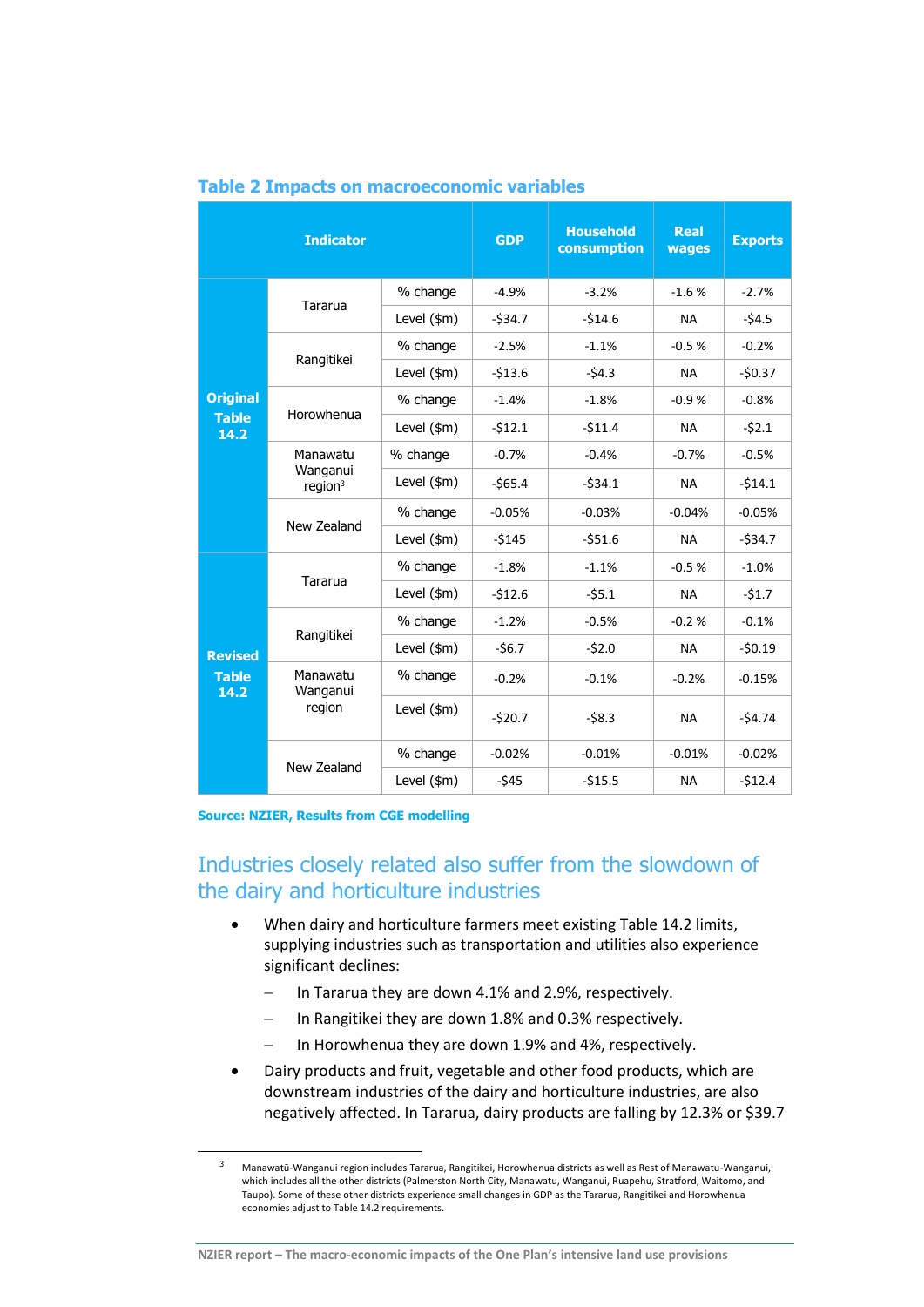million. In Horowhenua, fruit, vegetable and other food products falls by 3.7% or \$1.1 million.

- These flow-on output decreases are not as strong in the case of the revised Table 14.2. Dairy processing, transportation, and utilities decline by 4.5%, 1.5% and 1.0%, respectively.
- Industries where households spend their income are also affected from the contraction of the dairy and horticulture industries.
	- $-$  Real estate is down by 1.2% in Tararua, by 0.6% in Rangitikei and by 0.7% in Horowhenua for the existing Table 14.2 limits.
	- Retail is down by 0.1% in Tararua, by 0.2% in Rangitikei and by 2.3% in Horowhenua.
	- Overall household consumption decreases in Tararua (3.2%), in Rangitikei (1.1%) and Horowhenua (1.8%) as seen in [Table 2.](#page-5-0)

[Table 3](#page-6-0) below presents the industry impacts for the sum of the three directly affected districts, for the Manawatu-Wanganui region and New Zealand economy.

| <b>Industry</b>                     | <b>Type</b>                                  | <b>District impacts</b><br>(%)             |                                             | Manawatu-<br><b>Wanganui region</b><br>impacts (%) |                                             | <b>New Zealand</b><br>impacts (%)          |                                             |
|-------------------------------------|----------------------------------------------|--------------------------------------------|---------------------------------------------|----------------------------------------------------|---------------------------------------------|--------------------------------------------|---------------------------------------------|
|                                     |                                              | <b>Original</b><br><b>Table</b><br>$14.2*$ | <b>Revised</b><br><b>Table</b><br>$14.2***$ | <b>Original</b><br><b>Table</b><br>$14.2*$         | <b>Revised</b><br><b>Table</b><br>$14.2***$ | <b>Original</b><br><b>Table</b><br>$14.2*$ | <b>Revised</b><br><b>Table</b><br>$14.2***$ |
| <b>Utilities</b>                    |                                              | $-0.32%$                                   | $-0.13%$                                    | $-0.21%$                                           | $-0.06%$                                    | $-0.15%$                                   | $-0.04%$                                    |
| Motor vehicle                       |                                              | $-2.49%$                                   | $-0.03%$                                    | $-0.22%$                                           | $-0.04%$                                    | $-0.08%$                                   | $-0.02%$                                    |
| Road & rail                         | Supplying                                    | $-1.51%$                                   | $-0.50%$                                    | $-0.32%$                                           | $-0.11%$                                    | $-0.07%$                                   | $-0.02%$                                    |
| Wholesale                           | industries                                   | $-1.58%$                                   | $-0.23%$                                    | $-0.26%$                                           | $-0.05%$                                    | $-0.03%$                                   | $-0.01%$                                    |
| <b>Fertilisers</b>                  |                                              | $-1.05%$                                   | $-0.21%$                                    | $-0.50%$                                           | $-0.10%$                                    | $-0.06%$                                   | $-0.01%$                                    |
| Ag services                         |                                              | $-0.63%$                                   | $-0.30%$                                    | $-0.43%$                                           | $-0.16%$                                    | $-0.12%$                                   | $-0.02%$                                    |
| Dairy product<br>manufact.          | Downstream<br>industry                       | $-9.55%$                                   | $-3.44%$                                    | $-3.42%$                                           | $-1.27%$                                    | $-0.38%$                                   | $-0.15%$                                    |
| Retail                              | Household                                    | $-1.44%$                                   | $-0.10%$                                    | $-0.43%$                                           | $-0.04%$                                    | $-0.07%$                                   | $-0.02%$                                    |
| Real estate                         | expenditure                                  | $-1.07%$                                   | $-0.30%$                                    | $-0.36%$                                           | $-0.10%$                                    | $-0.06%$                                   | $-0.02%$                                    |
| Sheep and beef                      | Competing                                    | 1.26%                                      | 0.41%                                       | 0.74%                                              | 0.24%                                       | 0.16%                                      | 0.05%                                       |
| Poultry                             | industries<br>(for dairy or<br>horticulture) | 5.03%                                      | 0.25%                                       | 3.13%                                              | 0.17%                                       | 0.33%                                      | 0.03%                                       |
| Forestry & logs                     |                                              | 0.20%                                      | 0.05%                                       | 0.12%                                              | 0.03%                                       | 0.03%                                      | 0.01%                                       |
| Fruit, vegetable &<br>food products |                                              | $-0.06%$                                   | 0.40%                                       | 0.06%                                              | 0.21%                                       | 0.05%                                      | 0.03%                                       |
| Seafood products                    |                                              | 0.84%                                      | 0.02%                                       | 0.21%                                              | 0.03%                                       | 0.12%                                      | 0.03%                                       |
| Dairy                               | Shocked                                      | $-12.89%$                                  | $-5.25%$                                    | $-6.98%$                                           | $-2.85%$                                    | $-0.37%$                                   | $-0.16%$                                    |
| Horticulture                        | industries                                   | $-46.47%$                                  | 0.24%                                       | $-23.42%$                                          | 0.14%                                       | $-0.43%$                                   | 0.03%                                       |

### <span id="page-6-0"></span>**Table 3 Industry impacts**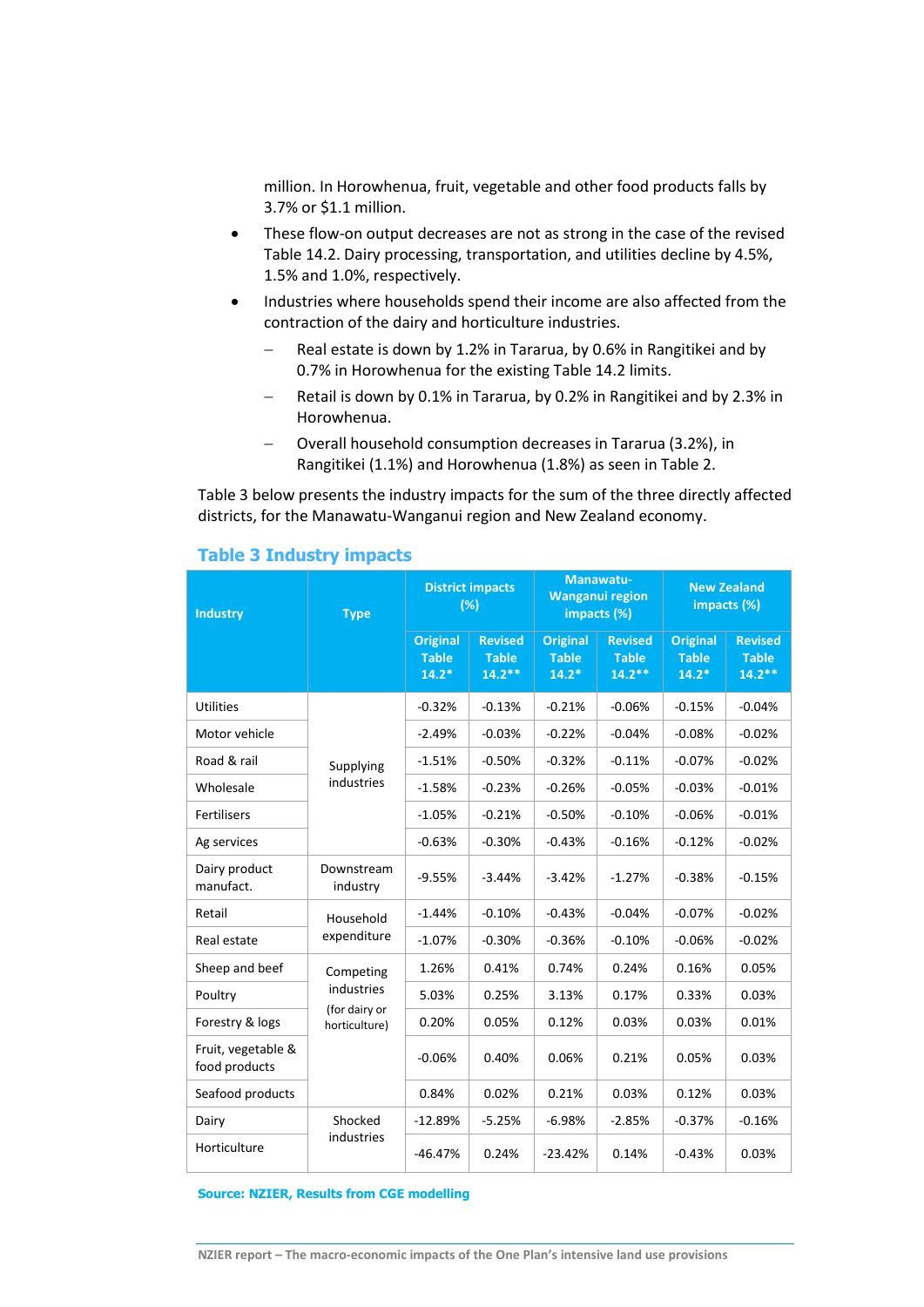# Competing industries gain from the decrease of the dairy and horticulture industries

With smaller dairy and horticulture industries, more resources become available for other parts of the economy, and at lower cost, allowing other industries to grow [\(Figure 2,](#page-7-0) [Figure 3,](#page-7-1) an[d Figure 4\)](#page-8-0).

#### <span id="page-7-0"></span>**Figure 2 Gains for selected competing industries in Tararua**



Change in industry output in \$ million and in percentage

#### **Source: NZIER, Results from CGE modelling**

#### <span id="page-7-1"></span>**Figure 3 Gains for selected competing industries in Rangitikei**

Change in industry output in \$ million and in percentage

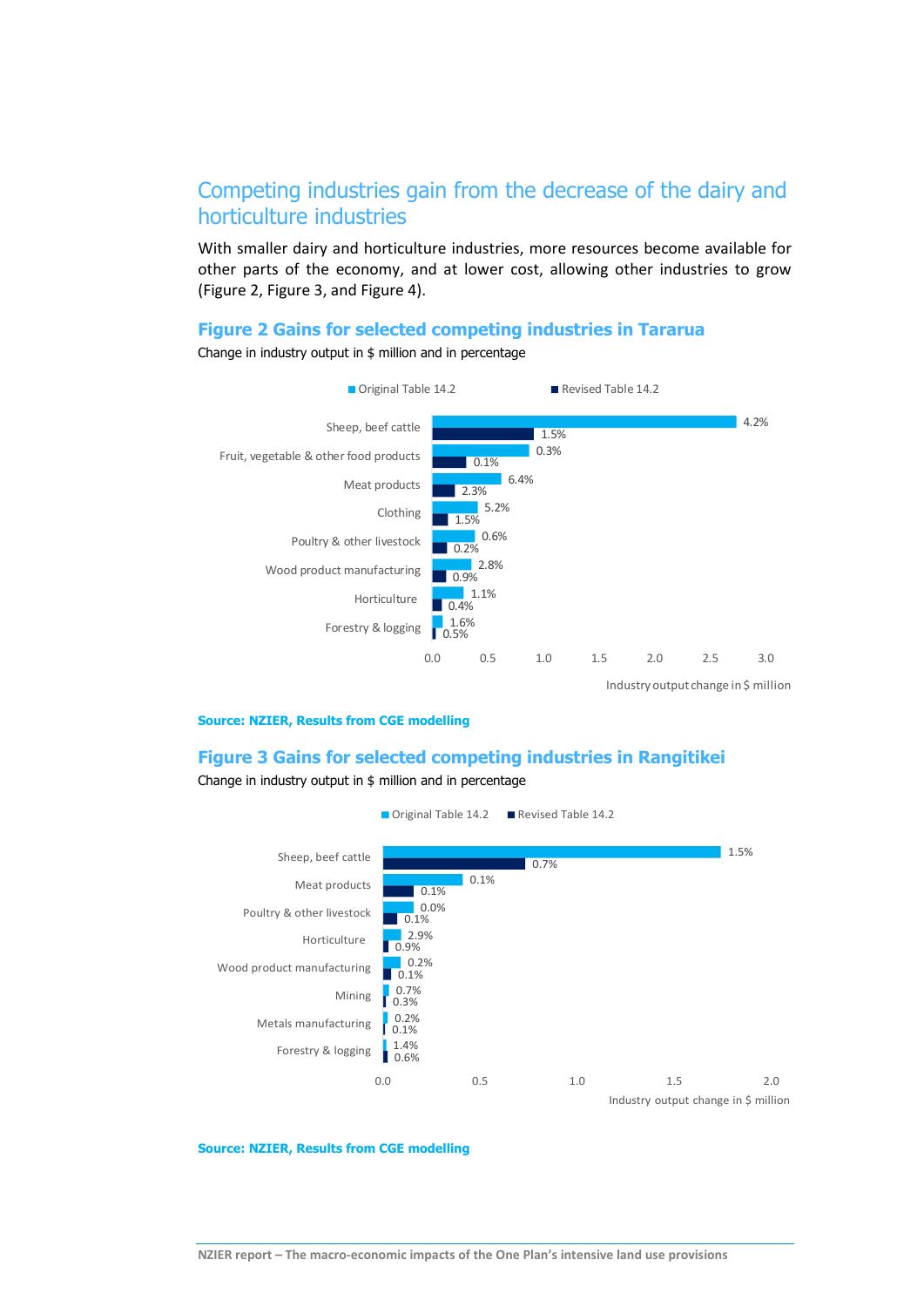### <span id="page-8-0"></span>**Figure 4 Gains for selected competing industries in Horowhenua**





Industry output change in \$ million

#### **Source: NZIER, Results from CGE modelling**

### A note of caution

As we were missing some information for dairy in Rangitikei and horticulture in Horowhenua, we used the information provided by Parminter (2018) and NZ Dairy Statistics (2016/2017) to design indicative scenarios.

As more information and data becomes available on the on-farm costs associated with this measure, especially in the case of the revised Table 14.2 targets, we will be able to carry out further economic modelling as required.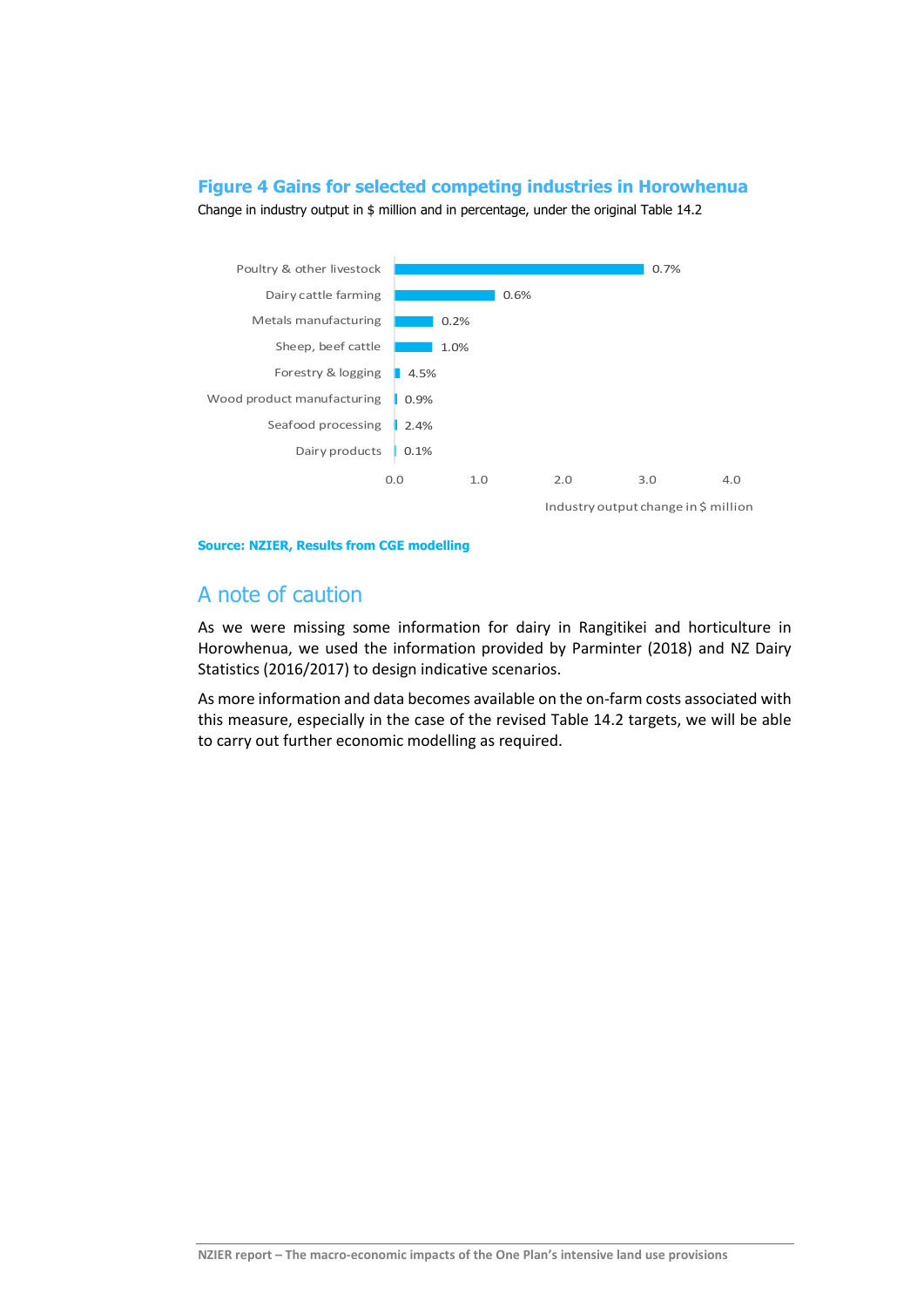# **Contents**

| 1. |      |                                                              |  |
|----|------|--------------------------------------------------------------|--|
|    | 1.1. |                                                              |  |
| 2. |      |                                                              |  |
|    | 2.1. | We used our computable general equilibrium model to assess   |  |
|    | 2.2. | We modelled the costs of meeting N-loss limits as a negative |  |
|    | 2.3. |                                                              |  |
| 3. |      |                                                              |  |
|    | 3.1. | Impacts on the dairy and horticulture industries5            |  |
|    | 3.2. |                                                              |  |
|    | 3.3. |                                                              |  |
|    | 3.4. |                                                              |  |
|    |      |                                                              |  |

# Appendices

# Figures

| Figure 7 Our CGE model represents the circular flows between all the agents and activities in     |
|---------------------------------------------------------------------------------------------------|
|                                                                                                   |
| Figure 8 Impacts of the original Table 14.2 targets on primary factors for selected industries in |
|                                                                                                   |
| Figure 9 Impacts of the revised Table 14.2 targets on primary factors for selected industries in  |
|                                                                                                   |
| Figure 10 Impacts of the original Table 14.2 targets on primary factors for selected industries   |
|                                                                                                   |
| Figure 11 Impacts of the revised Table 14.2 targets on primary factors for selected industries    |
|                                                                                                   |
| Figure 12 Impacts of the original Table 14.2 targets on primary factors for selected industries   |
|                                                                                                   |
|                                                                                                   |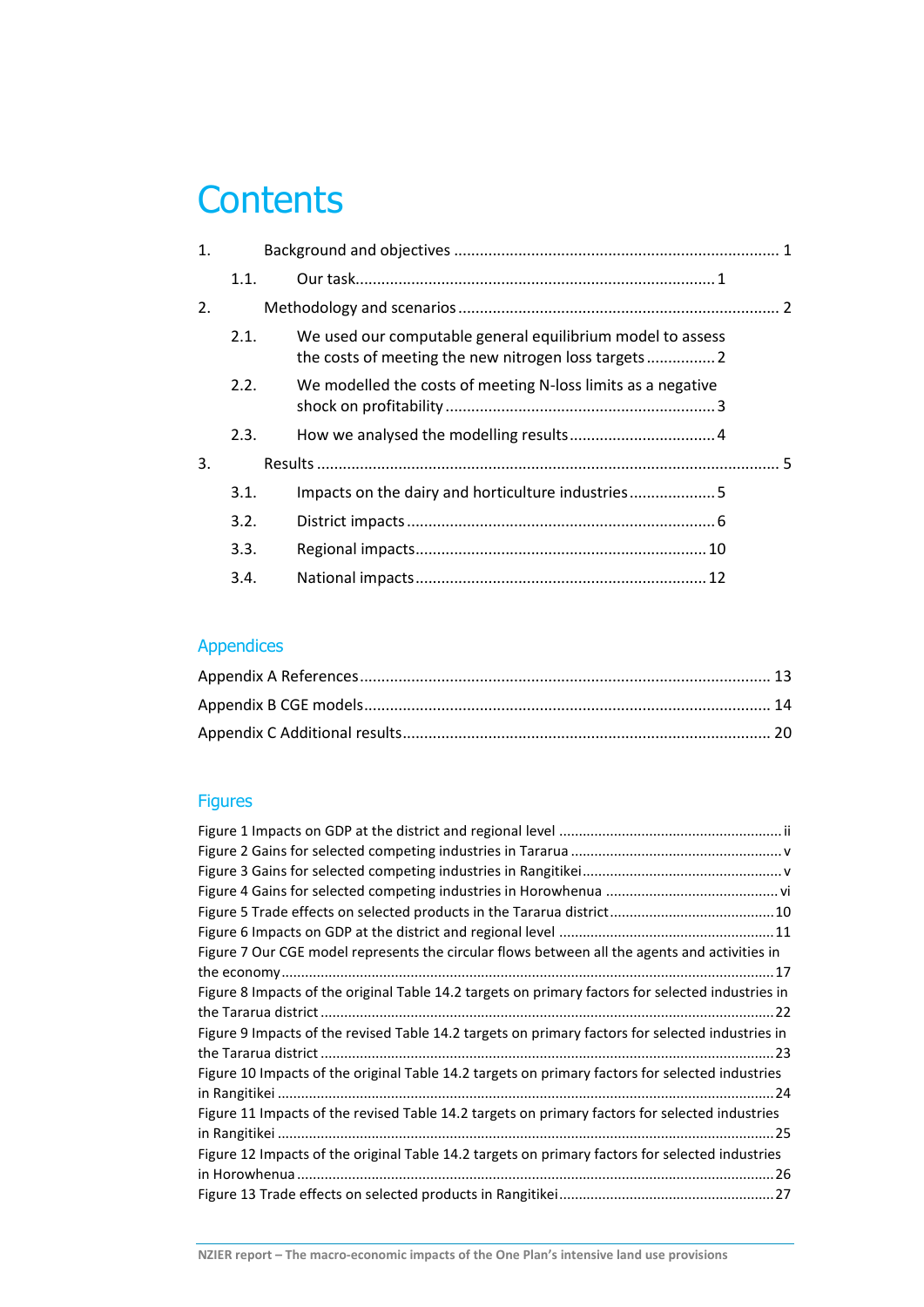| Figure 14 Trade effects on selected products in Horowhenua with the original Table 14.2 |  |
|-----------------------------------------------------------------------------------------|--|
|                                                                                         |  |

## Tables

| Table 9 Impacts on Manawatu-Wanganui macroeconomic indicators11                 |
|---------------------------------------------------------------------------------|
|                                                                                 |
|                                                                                 |
| Table 12 Indirect impacts on selected industries in the Rangitikei district 20  |
| Table 13 Indirect impacts on selected industries in the Horowhenua district  21 |
|                                                                                 |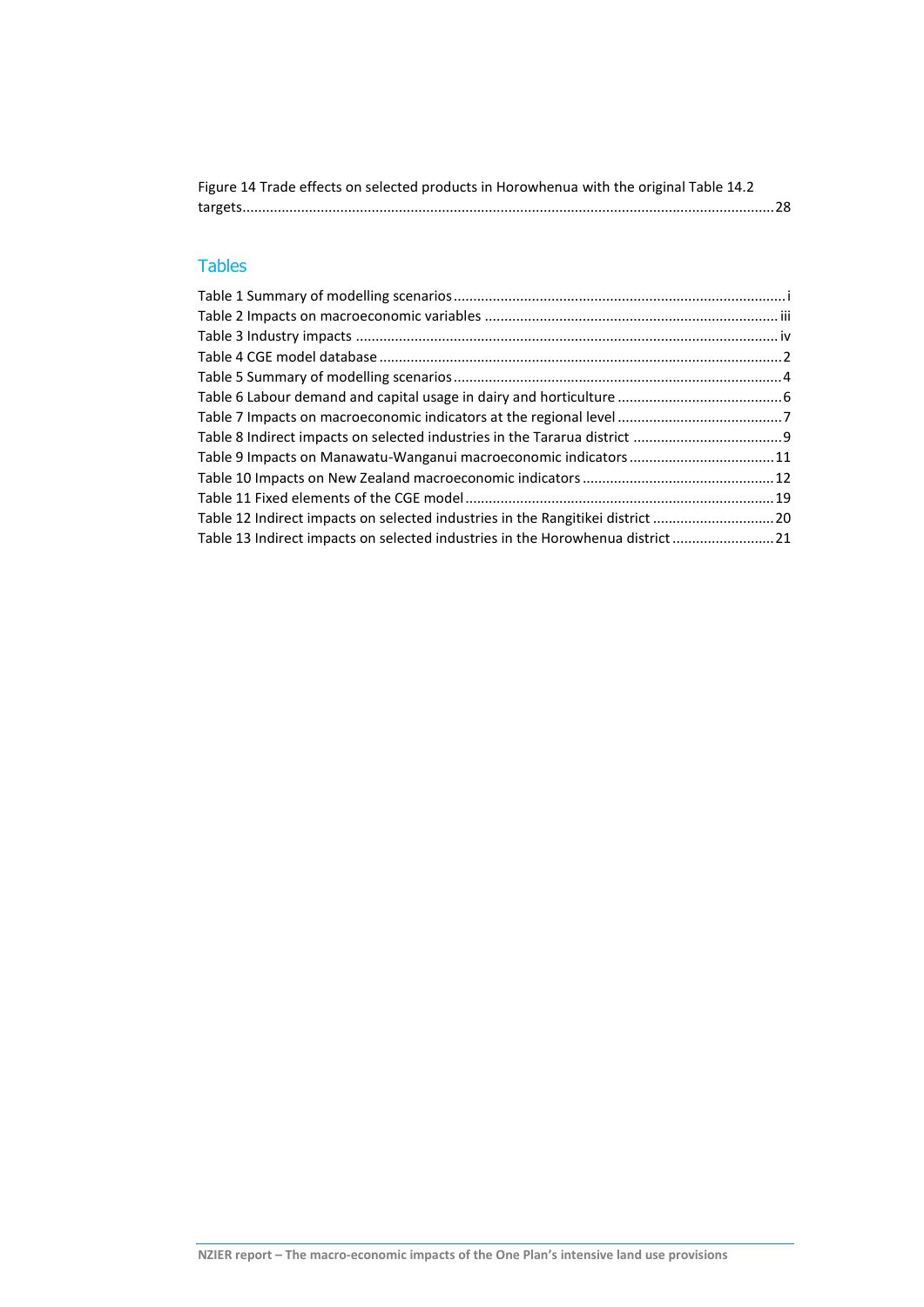# 1. Background and objectives

# 1.1. Our task

1

NZIER was asked by the Horizons Regional Council to estimate the regional macroeconomic impacts on farmers and commercial vegetable growers of meeting the nitrogen loss targets in Table 14.2 of the One Plan in three local economies: horticulture in the Horowhenua district, dairy farmers in the Tararua and Rangitikei<sup>4</sup> districts.

Horizons Regional Council wants to understand how these estimated on-farm/onorchard costs might affect the wider territorial authority economies, the Horizons economy and the New Zealand economy.

In this report, we examine the indirect or flow-on effects for supplying industries (e.g. agricultural services, fertiliser production, transport, etc.) and downstream industries (primary processing, retail, construction, etc.).

Our modelling also considers how resources (especially labour and capital) shift between the primary sector and other industries (manufacturing, services, etc.) as the dairy and horticulture industries becomes less competitive and profitable in the face of higher costs to meet nitrogen loss targets.

Using these direct and indirect effects, we determined the flow-on effects throughout the wider Horizons economy and the national economy on GDP, employment, wages, and household spending. This gives us the macroeconomic impacts that you are interested in for your review.

<sup>4</sup> We did not have all the data available to model the impacts of meeting Table 14.2 requirements for arable farmers in Rangitikei. For this reason, we only modelled impacts on dairy even though arable farmers will also be affected by the Table 14.2 provisions.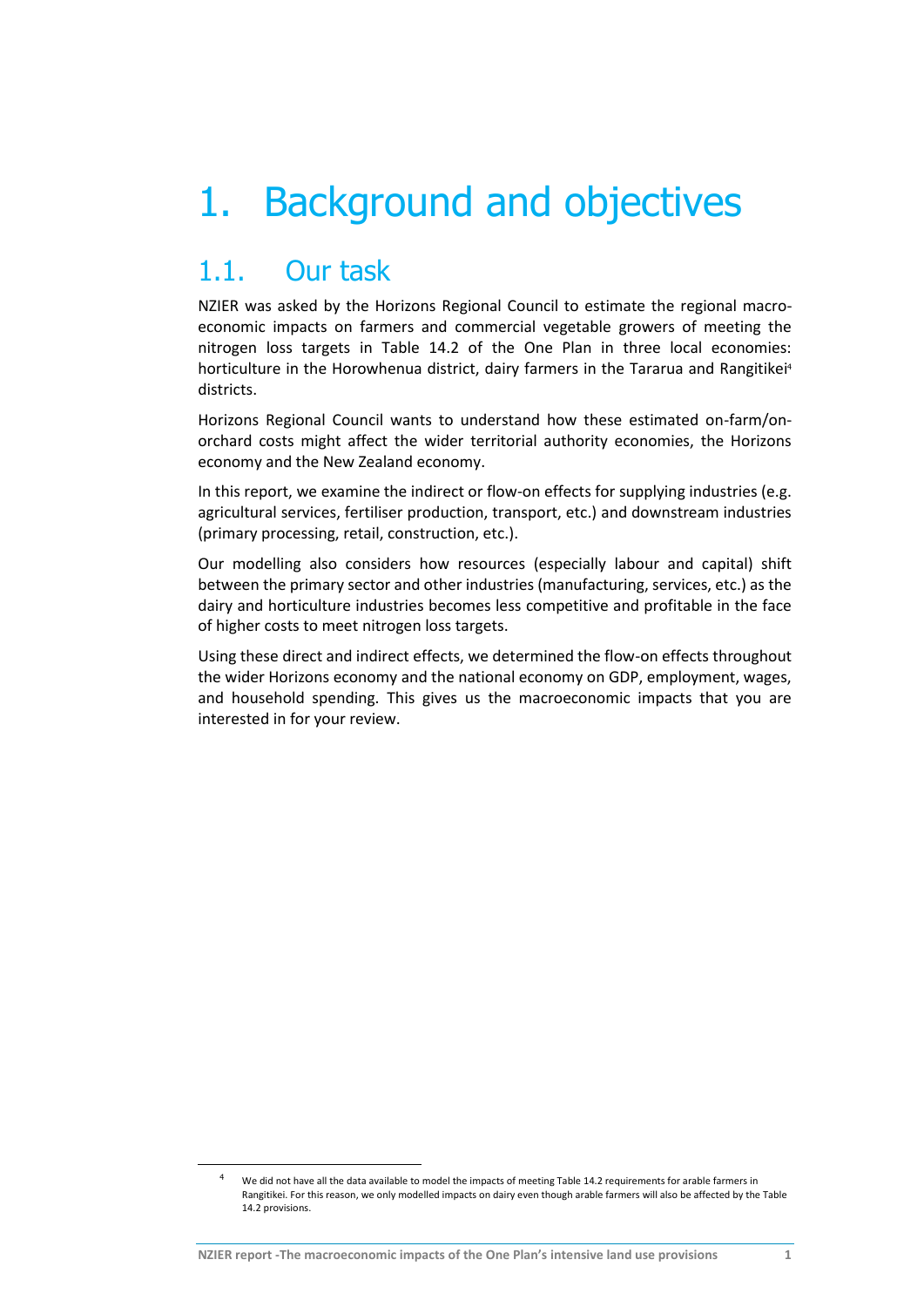# 2. Methodology and scenarios

# 2.1. We used our computable general equilibrium model to assess the costs of meeting the new nitrogen loss targets

We used NZIER's regional computable general equilibrium (CGE) model to assess the regional and national economic impacts of meeting nitrogen loss targets from Table 14. 2 (Original and Revised versions) of the One plan.

CGE modelling is our recommended method for conducting policy analysis or sectoral impact studies, as it delivers more conservative, but more realistic, estimates of net benefits than commonly-used (and widely criticised) alternatives such as multiplier analysis.

Our CGE model contains information on 106 industries and 201 commodities within the economy, incorporates trade and financial linkages to world markets, and estimates price responses to demand or supply shocks. It is described in more detail in Appendix B.

[Table 4](#page-12-0) below presents the values (in million \$) used as our 2017 baseline for different macro-economic indicators and industry outputs. The model is based on the latest Input-Output table and is adjusted with the most recent National Accounts table from New Zealand Statistics. These values are presented at the district, regional and national levels.

### <span id="page-12-0"></span>**Table 4 CGE model database**

2017, in \$ million

| <b>Indicator</b>              | <b>Tararua</b> | Rangitikei | <b>Horowhenua</b> | Manawatu-<br>Wanganui | <b>New</b><br><b>Zealand</b> |
|-------------------------------|----------------|------------|-------------------|-----------------------|------------------------------|
| <b>GDP</b>                    | \$707          | \$555      | \$874             | \$9,410               | \$264,695                    |
| Household consumption         | \$457          | \$412      | \$653             | \$7,510               | \$152,482                    |
| Exports                       | \$187          | \$169      | \$267             | \$3,079               | \$70,314                     |
| Imports                       | \$180          | \$162      | \$252             | \$2,901               | \$69,077                     |
| Labour                        | \$243          | \$207      | \$347             | \$4,438               | \$114,967                    |
| Capital                       | \$282          | \$180      | \$347             | \$3,199               | \$107,872                    |
| Dairy industry output         | \$183          | \$108      | \$179             | \$854                 | \$12,286                     |
| Horticulture industry output  | \$5            | \$3        | \$50              | \$114                 | \$3,467                      |
| Total output (all industries) | \$1,621        | \$1,82     | \$1,841           | \$18,019              | \$502,789                    |
| Dairy GDP                     | \$93           | \$55       | \$91              | \$342                 | \$6,265                      |
| Horticulture GDP              | \$2            | \$1        | \$19              | \$41                  | \$1,322                      |
| GDP for all industries        | \$640          | \$495      | \$779             | \$7,686               | \$241,719                    |

**Source: NZIER, Input-Output table 2013, National Accounts 2017 from New Zealand Statistics**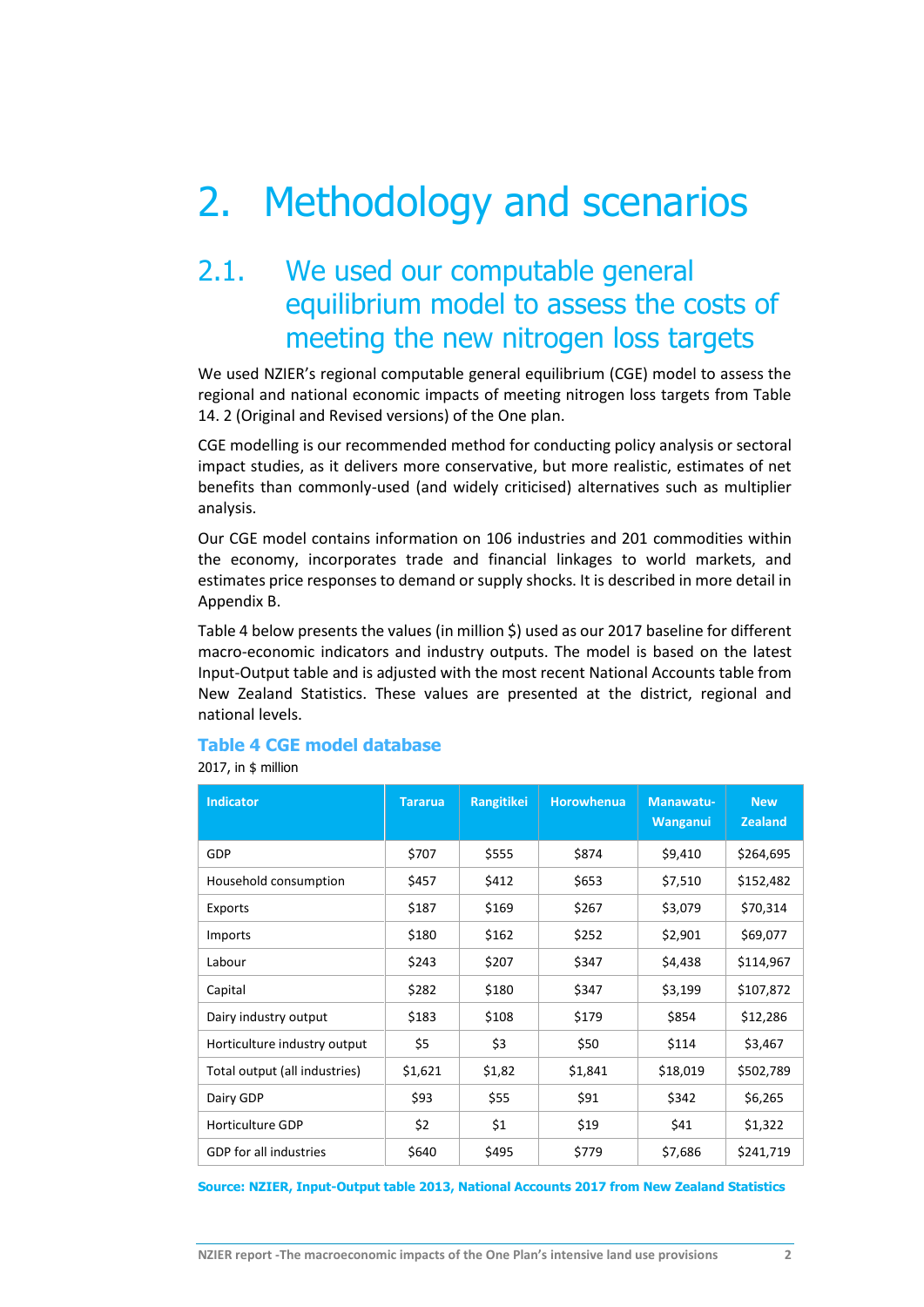# 2.2. We modelled the costs of meeting N-loss limits as a negative shock on profitability

Horizons Regional Council provided us with a report (Parminter, 2018) which looks at on-farm costs in Tararua, Rangitikei and Manawatū districtsin response to three policy situations:

- Before undertaking management changes to achieve One Plan nitrogen loss requirements
- After undertaking management changes to achieve One Plan nitrogen loss requirements in Table 14.2
- After undertaking management changes to achieve One Plan nitrogen loss requirements in a proposed revision of Table 14.2(R).

The industries being considered in this report are:

- Dairy in the Upper Manawatū Catchment of the Tararua district
- Dairy in the Coastal Rangitikei Catchment of the Rangitikei (part) and Manawatū districts (part)
- Horticulture in the Horowhenua district.

We used the figures provided by Parminter (2018) to estimate the expected loss in profitability in the dairy industry in Tararua and Rangitikei under the original Table 14.2 targets and the revised Table 14.2 targets of the One Plan.

[Table 5](#page-14-0) below provides a summary of our modelling scenario.

- The first set of simulations consists of imposing a shock on land productivity for the dairy industry in Tararua and Rangitikei, and horticulture in Horowhenua<sup>5</sup> so that it reflects the profitability losses expected from meeting the nitrogen loss targets of the original Table 14.2.
- In the second set of simulations, we impose a shock on the land productivity for the dairy industry in Tararua and Rangitikei so that it reflects the profitability losses expected from meeting the nitrogen loss targets of the revised Table 14.2.
- We do not run any simulation for horticulture in Horowhenua for the revised Table 14.2 in this situation as no additional change is expected compared with the original Table 14.2 based on Parminter (2018).
- Parminter (2018) has produced farm-level impacts for one, five, ten and twenty years. As our CGE model is static, it can only look at 'before' (i.e. current situation) and 'after'. For our scenario design, we have used results provided for year 20 (i.e. 2038).

Further explanation on our modelling approach can be found in Appendi[x B.5](#page-27-0)

1

As we did not have all the data available for the simulation, we designed an indicative scenario and shocked productivity so that it reflected a 58% decrease in profitability in the horticulture industry. This figure is most likely over-estimated, and we will refine this scenario when we get additional data.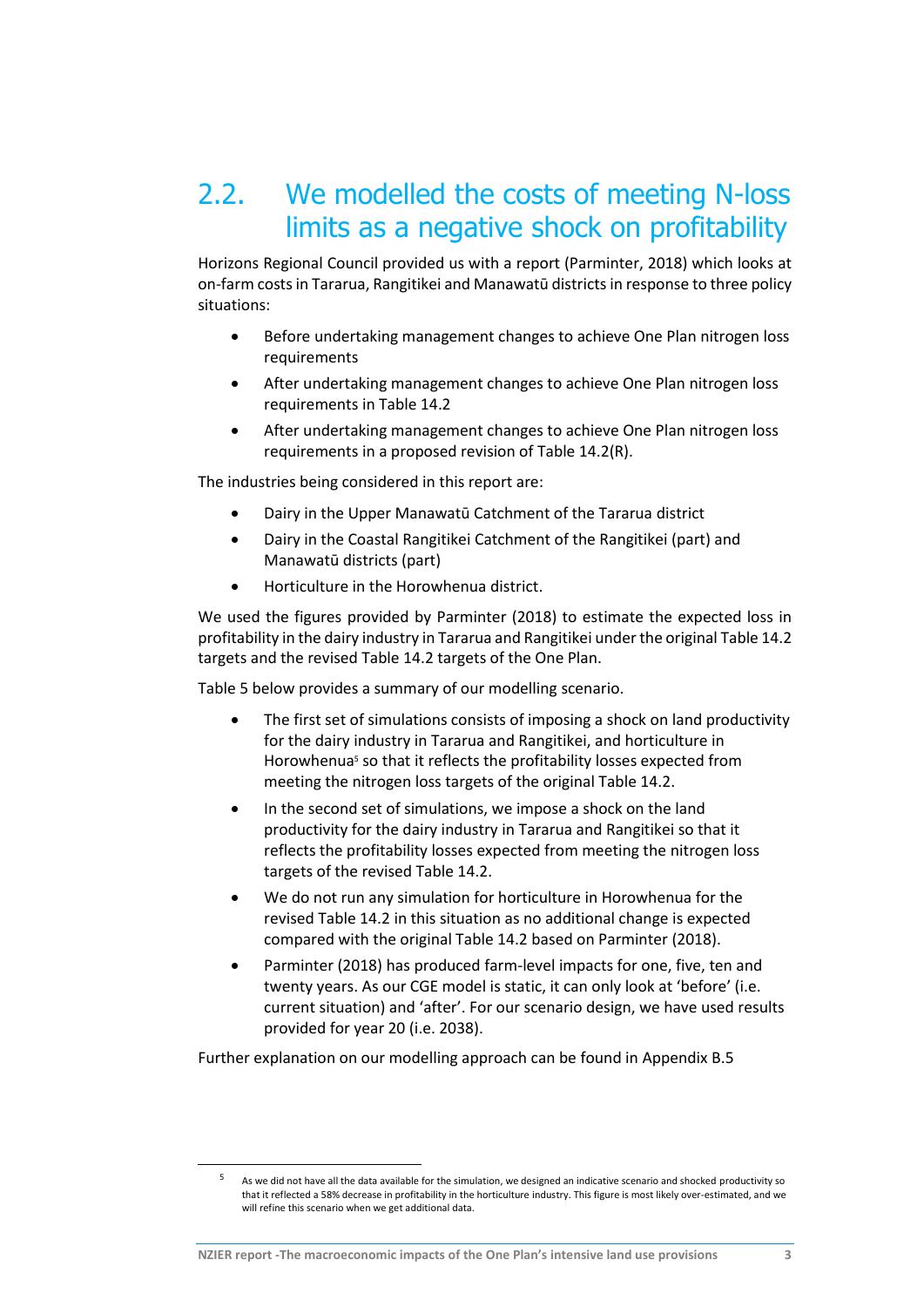<span id="page-14-0"></span>

| <b>Table 5 Summary of modelling scenarios</b> |
|-----------------------------------------------|
|-----------------------------------------------|

|                                              |                 | <b>Targeted profitability in 2038</b> |                                      |                                     |  |
|----------------------------------------------|-----------------|---------------------------------------|--------------------------------------|-------------------------------------|--|
| <b>Scenario</b>                              | <b>Industry</b> | <b>Shock</b>                          | <b>Original</b><br><b>Table 14.2</b> | <b>Revised</b><br><b>Table 14.2</b> |  |
| Tararua<br>(Upper-Manawatū catchment)        | Dairy           | Productivity                          | $-24%$                               | $-8%$                               |  |
| Rangitikei<br>(Coastal Rangitikei Catchment) | Dairy           | Productivity                          | $-17%$                               | $-8%$                               |  |
| Horowhenua                                   | Horticulture    | Productivity                          | $-58%$                               | N/A                                 |  |

**Source: NZIER**

# 2.3. How we analysed the modelling results

Our analysis of the modelling results is systematic as we track the impacts as they flow through the economy.

Beginning with the **direct impacts** on the dairy and horticulture industries, **at the district level**, we look at consumption, trade, labour and capital factor markets to see how these two industries respond to the introduction of new nitrogen-leaching targets.

We then analyse the **flow-on or indirect impacts** on other industries, at the district level. We split the indirect impacts into the following industry categories:

- **Supplying industries** industries that supply intermediate inputs are likely to be negatively affected by weaker dairy and horticulture industries. These are industries such as packaging and the fertiliser industry.
- **Household expenditure industries** industries that households spend money on are likely to be negatively affected from the decreased income that comes through lower employment and wages, and the decreased returns to capital from a deterioration of the dairy and horticulture industries.
- **Competing export industries** industries that compete for resources (such as land and labour) with the dairy and horticulture industries gain from the implementation of the new nitrogen loss targets.

We then examined the **regional** and **national macroeconomic effects**. Here we report both value-added (GDP) and welfare (private and public consumption) measures.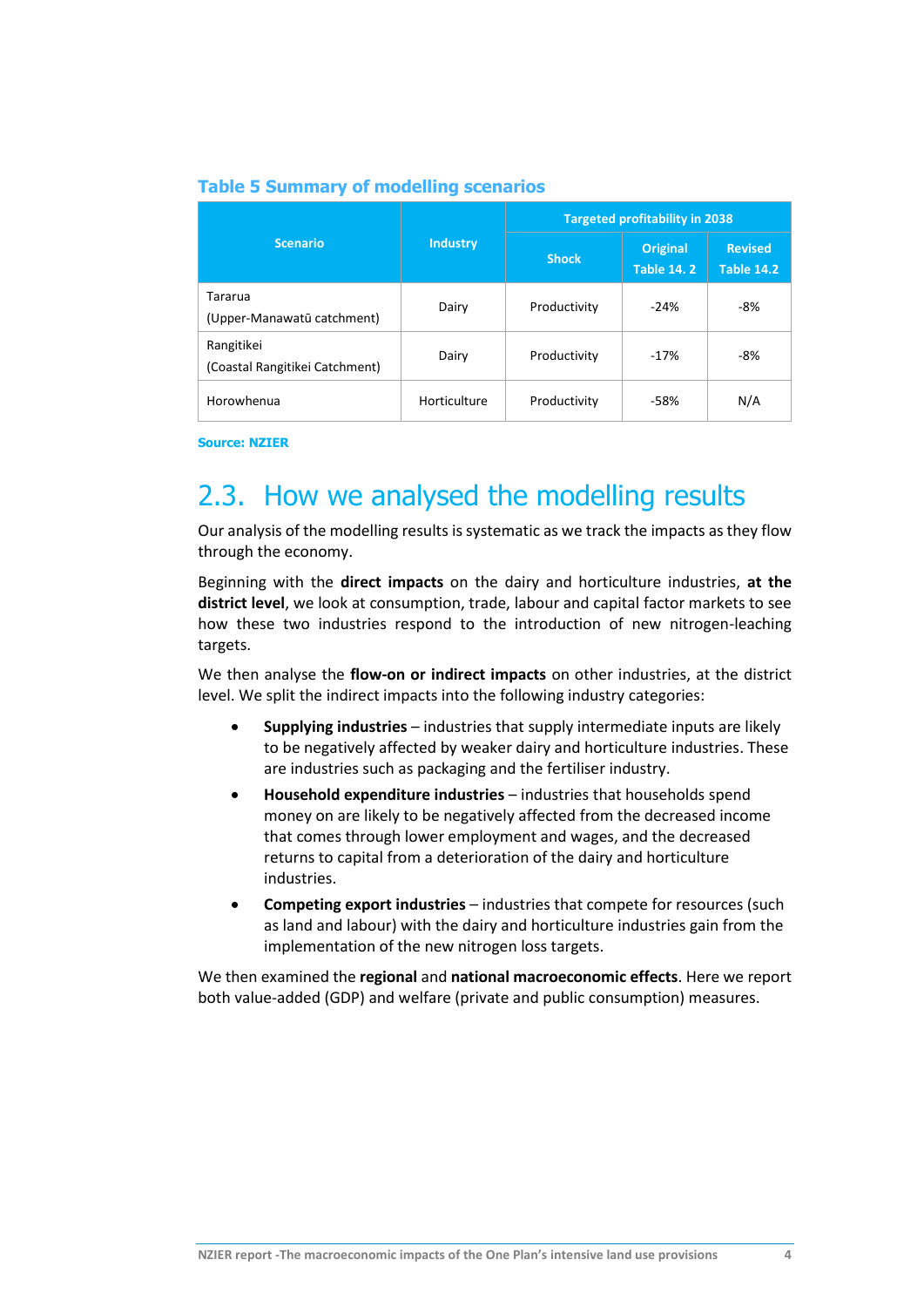# 3. Results

The simulation results confirm that the introduction of the Table 14.2 targets in the One Plan (original and revised) would have negative effects on the regional and national economies.

Compared to what would have happened without the implementation of the nitrogen loss targets, the regional economies are smaller.

Detailed results showing the impacts on industry output are presented in tabular form in [Appendix C.](#page-30-0) These results show how resources move between competing industries in the regional economies as the dairy and horticulture industries are negatively affected by the new nitrogen loss targets in Table 14.2 of the One Plan, for both the original and revised versions of the table.

# 3.1. Impacts on dairy & horticulture

Agricultural production falls due to higher costs of production from meeting new nitrogen loss requirements, and from farmers spending more time on implementing new management practices to reduce their use of fertilisers.

As land productivity decreases and production costs rise, farms' capacity falls.<sup>6</sup> The more reliant a farm is on fertilisers as an input, the more output is likely to drop. Dairy and horticulture exports fall, due to the overall drop in dairy and horticulture production.

Industries closely related to the dairy and horticulture industries (e.g. rural retail, fertilisers) also suffer from the primary sector slowdown.

Both effects will reduce real GDP, employment and household consumption in the region. However, the overall effect on GDP will be limited as the affected agricultural industries account for about 5% of total GDP and meeting the nitrogen loss requirements impacts only a small portion of the affected industries' overall inputs to production.

Other industries will benefit at the margin from the contraction in the dairy and horticulture industries, as more resources (labour, capital, land) become available for producing other goods and services.

# 3.1.1. Industry output and contribution to GDP

To meet the revised nitrogen loss requirement targets, dairy farmers in Tararua and Rangitikei, as well as commercial vegetable growers in Horowhenua will have to implement new management and agricultural practices and use less fertiliser. Farmers will therefore face lower productivity and higher production costs.

In the dairy industry, industry output decreases by 28% in Tararua under the original Table 14.2 targets and by 10% under the revised Table 14.2 targets.

**-**

 $6$  Our model has a 'fixed proportions' production structure, which implies that as production costs increase, output falls as production becomes less profitable. Alternative production structures could be employed that allow producers to simply absorb higher costs and maintain production levels by dipping into savings or borrowing more, but this is not a standard approach to CGE modelling.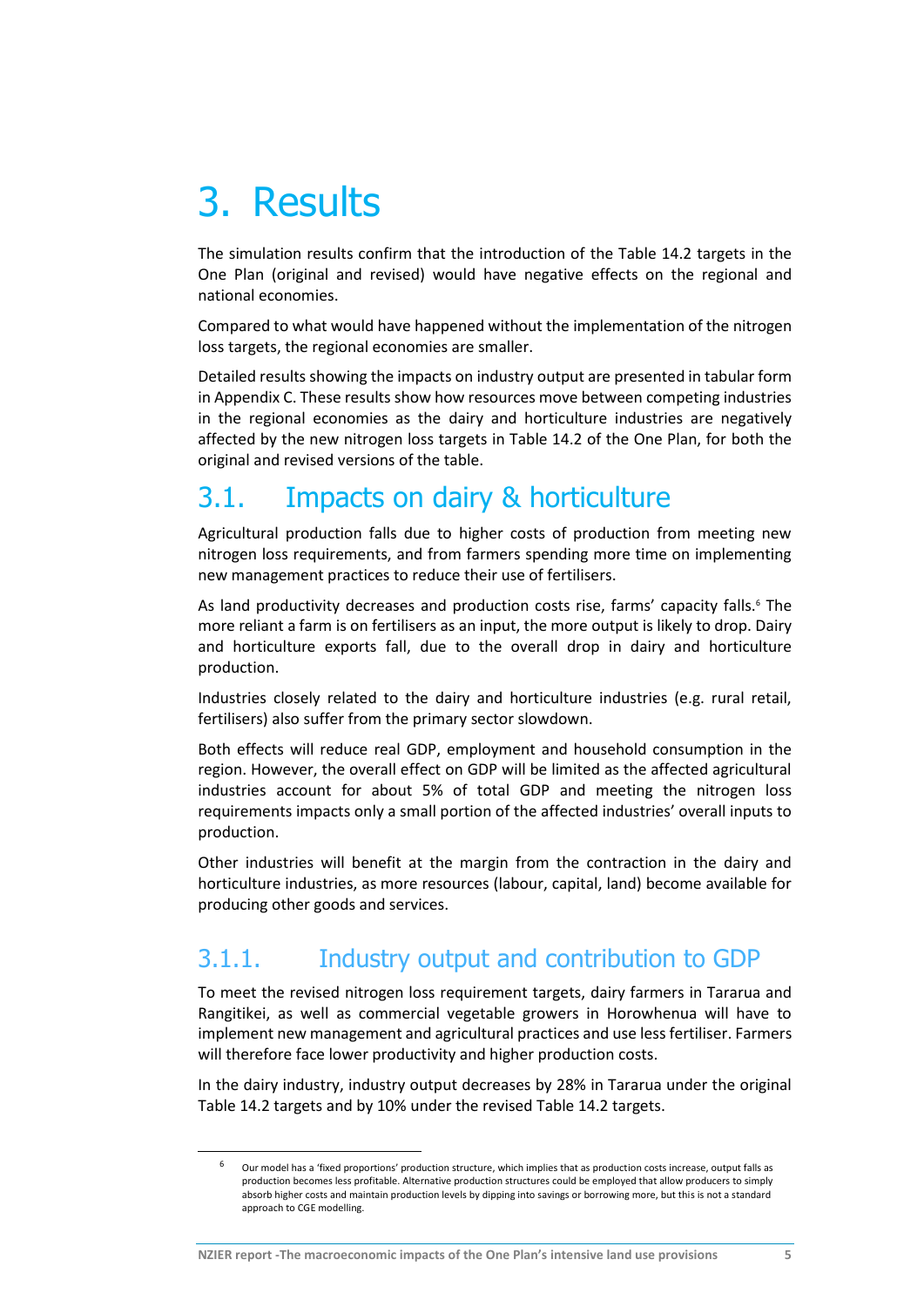In Rangitikei, dairy farmers experience a 22% reduction in their outputs under the original Table 14.2 targets and a 10% output reduction under the revised Table 14.2 targets.

Results of the indicative scenario we have designed for horticulture in the Horowhenua district suggest a 64% output decrease following the implementation of the original Table 14.2 targets.

Following the implementation of the original Table 14.2 (revised Table 14.2) targets, the contribution of the dairy industry, as a share of regional GDP, falls by 4% (1.5%) in Tararua and by 2.4% (1.2%) in Rangitikei.

In Horowhenua, the regional GDP contribution of the horticulture industry decreases by 1.5% under the original Table 14.2 targets.

# 3.1.2. Labour demand and capital usage

[Table 6](#page-16-0) shows a significant decrease in labour demand, wages and capital usage for dairy farmers in Tararua and Rangitikei, and commercial vegetable growers in Horowhenua with the implementation of both original and revised versions of Table 14.2.

Under the original Table 14.2 targets, labour demand reduces by 23.2% in Tararua and by 18.8% in Rangitikei along with a decrease in wages of similar magnitude in the two regions. Capital usage decreases by 23.8% in Tararua and by 19.0% in Rangitikei.

# <span id="page-16-0"></span>**Table 6 Labour demand and capital usage in dairy and horticulture**

|                  |                                       | <b>Original Table 14.2</b>        | <b>Revised Table 14.2</b>           |                                       |                                |
|------------------|---------------------------------------|-----------------------------------|-------------------------------------|---------------------------------------|--------------------------------|
| <b>Indicator</b> | <b>Tararua</b><br>(dairy<br>industry) | Rangitikei<br>(dairy<br>industry) | <b>Horowhenua</b><br>(horticulture) | <b>Tararua</b><br>(dairy<br>industry) | Rangitikei<br>(dairy industry) |
| Labour demand    | $-23.2%$                              | $-18.8%$                          | $-58.2%$                            | $-8.1%$                               | $-9.0%$                        |
| Capital usage    | $-23.8%$                              | $-19.0%$                          | $-58.4%$                            | $-8.4%$                               | $-9.1%$                        |
| Wages            | $-24.5%$                              | $-19.2%$                          | $-58.6%$                            | $-8.6%$                               | $-9.1%$                        |

Percentage change

**Source: NZIER, Results from CGE modelling**

# 3.2. District impacts

# 3.2.1. District direct impacts on the dairy and horticulture industries

At the district level [\(Table 7\)](#page-17-0), the additional costs to dairy farmers and commercial vegetable growers in meeting the nitrogen loss targets from Table 14.2 in dairy and horticulture result in:

• Real GDP decreasing by 6.1% or \$43.1 million in Tararua, 3.2% or \$17.7 million in Rangitikei, and 2.0% or \$17.5 million in Horowhenua.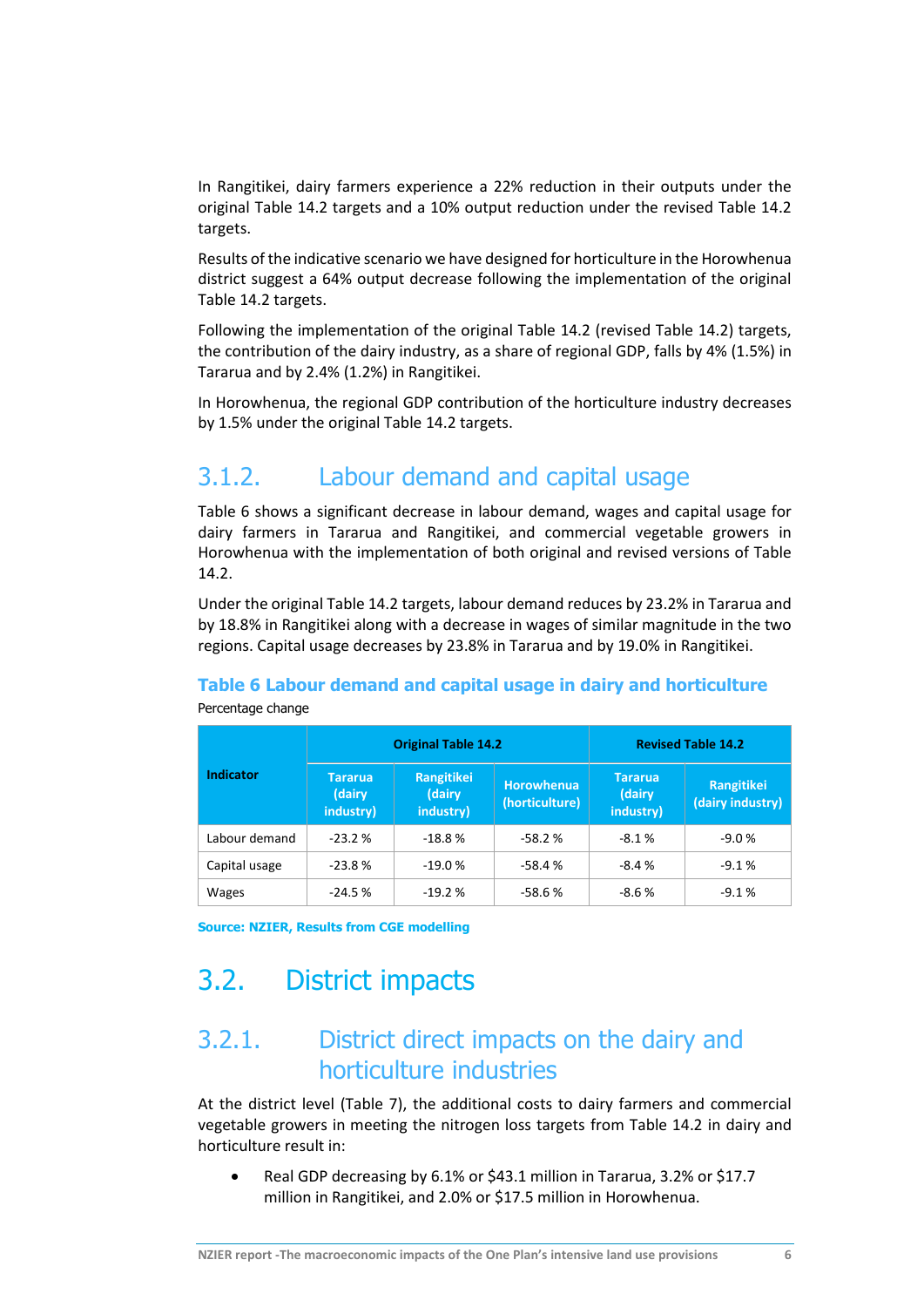- Regional welfare, as proxied by household spending, decreases with the original Table 14.2 (revised Table 14.2):
	- In Tararua, household consumption falls by 3.2% or \$14.6 million (1.1% or \$5.1 million under the revised Table 14.2)
	- $-$  In Rangitikei, household consumption falls by 1.0% or \$4.3 million (0.5% or \$2 million under the revised Table 14.2)
	- In Horowhenua, household consumption falls by 1.7% or \$11.4 million under the original 14.2 Table.
- Real wages decreasing by 1.6% in Tararua, by 0.5% in Rangitikei and by 0.8% in Horowhenua.

Macroeconomic effects from the targets in the revised Table 14.2 are also negative for the different indicators; but are only a third of the magnitude of the costs of meeting the original Table 14.2 targets.

|                          |                             | <b>Original Table 14.2</b> | <b>Revised Table 14.2</b>       |                              |                          |
|--------------------------|-----------------------------|----------------------------|---------------------------------|------------------------------|--------------------------|
| <b>Indicator</b>         | <b>Tararua</b><br>(%change) | Rangitikei<br>(% change)   | <b>Horowhenua</b><br>(% change) | <b>Tararua</b><br>(% change) | Rangitikei<br>(% change) |
| Real GDP                 | $-6.1%$                     | $-3.2%$                    | $-2.0%$                         | $-2.2%$                      | $-1.6%$                  |
| Household<br>consumption | $-3.2%$                     | $-1.1%$                    | $-1.7%$                         | $-1.1%$                      | $-0.5%$                  |
| Exports                  | $-2.7%$                     | $-0.2%$                    | $-0.8%$                         | $-1.0%$                      | $-0.1%$                  |
| Imports                  | $-1.5%$                     | $-0.6%$                    | $-0.5%$                         | $-0.5%$                      | $-0.3%$                  |
| Real wage                | $-1.6%$                     | $-0.5%$                    | $-0.9%$                         | $-0.5%$                      | $-0.2%$                  |

#### <span id="page-17-0"></span>**Table 7 Impacts on macroeconomic indicators at the regional level**

|                          |                                | <b>Original Table 14.2</b> | <b>Revised Table 14.2</b>  |                                |                            |
|--------------------------|--------------------------------|----------------------------|----------------------------|--------------------------------|----------------------------|
| <b>Indicator</b>         | <b>Tararua</b><br>(\$m change) | Rangitikei<br>(\$m change) | Horowhenua<br>(\$m change) | <b>Tararua</b><br>(\$m change) | Rangitikei<br>(\$m change) |
| Real GDP                 | $-543.1$                       | $-517.7$                   | $-517.5$                   | $-515.5$                       | $-58.8$                    |
| Household<br>consumption | $-514.6$                       | $-54.3$                    | $-511.4$                   | $-55.1$                        | $-52.0$                    |
| Exports                  | $-54.0$                        | $-50.37$                   | $-52.1$                    | $-51.7$                        | $-50.19$                   |
| Imports                  | $-52.7$                        | $-50.9$                    | $-51.3$                    | $-50.9$                        | $-50.5$                    |
| Real wage                | NА                             | NА                         | NА                         | <b>NA</b>                      | <b>NA</b>                  |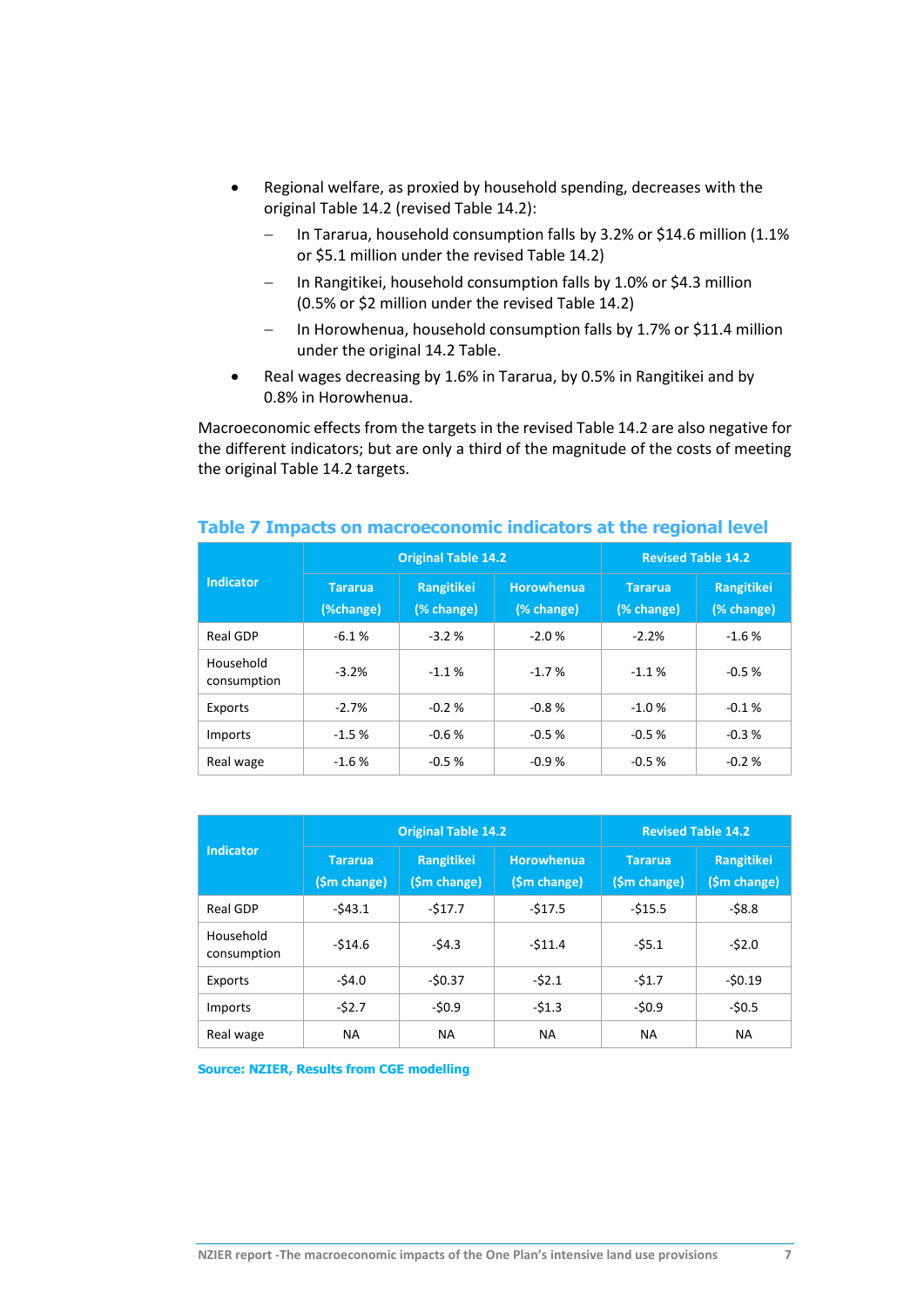# 3.2.2. District indirect impacts on other industries

The economic effects from the contraction of the dairy and horticulture industries are not just contained within these industries; they are more widely felt throughout the economy.

The indirect impacts of the nitrogen loss targets from Table 14.2 in dairy in Tararua are widespread across other industries within the economy (see [Table 8\)](#page-19-0):

- **Supplying industries** Other transport, utilities and motor vehicles supply the dairy industry with intermediate goods and services. These industries are negatively affected with significant declines, down 4.1%, 2.9% and 2.6%, respectively.
- The output decrease is not as strong in the case of the revised Table 14.2 targets. Other transportation, utilities and motor vehicle decline by 1.5%, 1.0% and 0.9% respectively.
- **Downstream industries** Dairy processing output falls by 12.3% under Table 14.2 and by 4.5% with the revised Table 14.2 limits.
- **Household expenditure industries** Industries where households spend their income are also affected from the contraction of the dairy and horticulture industries.
	- Real estate is down by 1.2% under Table 14.2 and by 0.4% under the revised Table 14.2.
	- Retail industry output is down by 0.1% with the original Table 14.2 limits and by 0.01% under the revised version.
	- Overall household consumption decreases in Tararua by 3.2% with the original Table 14.2 limits; and by 1.1% with the revised Table 14.2.
- **Competing industries** These industries gain from the decrease in the dairy industry in Tararua.
	- In the primary sector, sheep and beef<sup>7</sup>, the second biggest industry in Tararua after dairy, grows by 1.1%.
	- Two other important competing industries in the primary sector, poultry<sup>8</sup> and forestry<sup>9</sup>, increase by 2.7% and 0.3%, respectively.
	- In services, finance and insurance grows by 1.6%.
- Output growth of the competing industries is about a third under the revised Table 14.2 targets compared to the original Table 14.2 limits.

The effects of the revised Table 14.2 are lower in magnitude as the nitrogen loss targets are less ambitious than the original Table 14.2 hence, less costly to implement by farmers.

Additional results for the dairy industry in Rangitikei and horticulture in Horowhenua can be found in [Table 12](#page-30-1) and [Table 13](#page-31-0) in Appendix C.

1

<sup>&</sup>lt;sup>7</sup> The output of the sheep and beef industry in Tararua is worth \$247 million in 2017.

<sup>8</sup> The output of the poultry industry in Tararua is worth \$13.9 million in 2017.

<sup>9</sup> The output produced in the forestry industry in Tararua is worth \$26.5 million in 2017.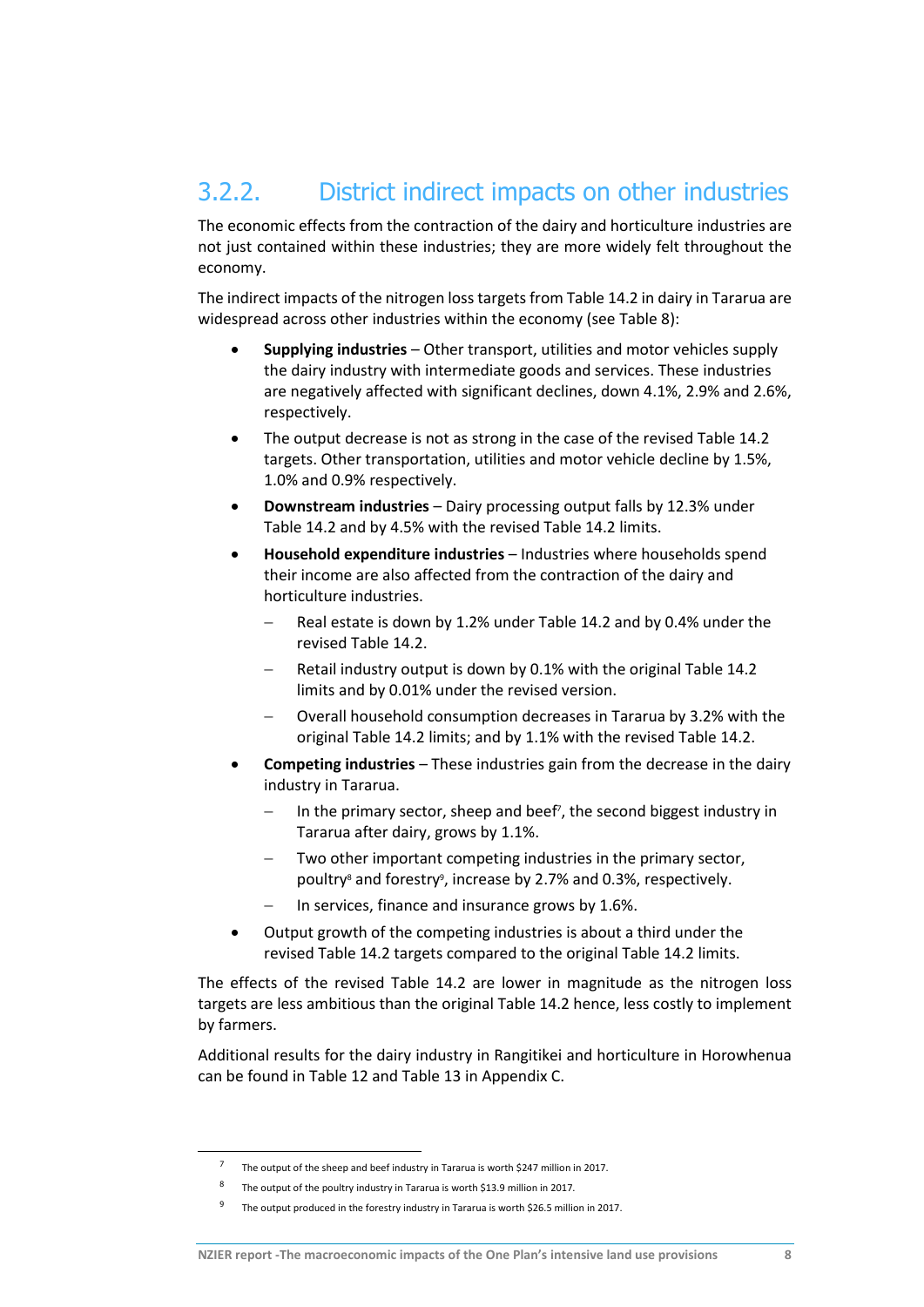### <span id="page-19-0"></span>**Table 8 Indirect impacts on selected industries in the Tararua district**

Percentage change in industry output due to the contraction of the dairy and horticulture industries

| <b>Industry</b>                    | <b>Type</b>             | Impacts (%)                |                           |  |
|------------------------------------|-------------------------|----------------------------|---------------------------|--|
|                                    |                         | <b>Original Table 14.2</b> | <b>Revised Table 14.2</b> |  |
| Other transport                    |                         | $-4.1%$                    | $-1.5%$                   |  |
| <b>Utilities</b>                   |                         | $-2.9%$                    | $-1.0%$                   |  |
| Motor vehicle                      |                         | $-2.6%$                    | $-0.9%$                   |  |
| Road, rail transport               | Supplying<br>industries | $-2.3%$                    | $-0.9%$                   |  |
| Wholesale                          |                         | $-0.9%$                    | $-0.3%$                   |  |
| <b>Fertilisers</b>                 |                         | $-0.8%$                    | $-0.2%$                   |  |
| Agriculture services               |                         | $-0.7%$                    | $-0.1%$                   |  |
| Dairy product manufacturing        | Downstream<br>industry  | $-12.3%$                   | $-4.5%$                   |  |
| Retail                             | Household               | $-0.1%$                    | $-0.01%$                  |  |
| Real estate                        | expenditure             | $-1.2%$                    | $-0.4%$                   |  |
| Sheep and beef                     | Competing<br>industries | 1.1%                       | 0.4%                      |  |
| Poultry                            |                         | 2.8%                       | 0.9%                      |  |
| Forestry and logging               |                         | 0.4%                       | 0.1%                      |  |
| Fruit, vegetable and food products |                         | 6.4%                       | 2.3%                      |  |
| Horticulture                       |                         | 5.2%                       | 1.5%                      |  |
| Seafood products                   |                         | 4.2%                       | 1.4%                      |  |

**Source: NZIER, Results from CGE modelling**

# 3.2.3. District trade

As shown i[n Figure 5,](#page-20-0) meeting the nitrogen losstargets in the original and revised Table 14.2 of the One Plan also affects trade. As seen previously, the dairy and the horticulture industries face lower productivity and lower production because of higher costs of production. This translates into a reduced export supply in the industry.

[Figure 5](#page-20-0) shows the trade effects of meeting the original Table 14.2 targets in Tararua. Exports of milk and other dairy products are substantially affected with a decrease of 18.9% and 11.0%, respectively. Exports of products coming from supplying industries are also negatively affected. Exports of food products decrease by 4.5% and grain products by 3.5%.

Trade effects for the revised Table 14.2 targets are about a third of the original targets.

Results for the Rangitikei and Horowhenua districts are presented in [Figure 13](#page-37-0) and [Figure 14](#page-38-0) in Appendix C.

The decline in agricultural exports is partly offset by small increases in exports across many manufacturing and services industries due to the shift of resources away from the dairy and horticulture industries into other industries of the economy.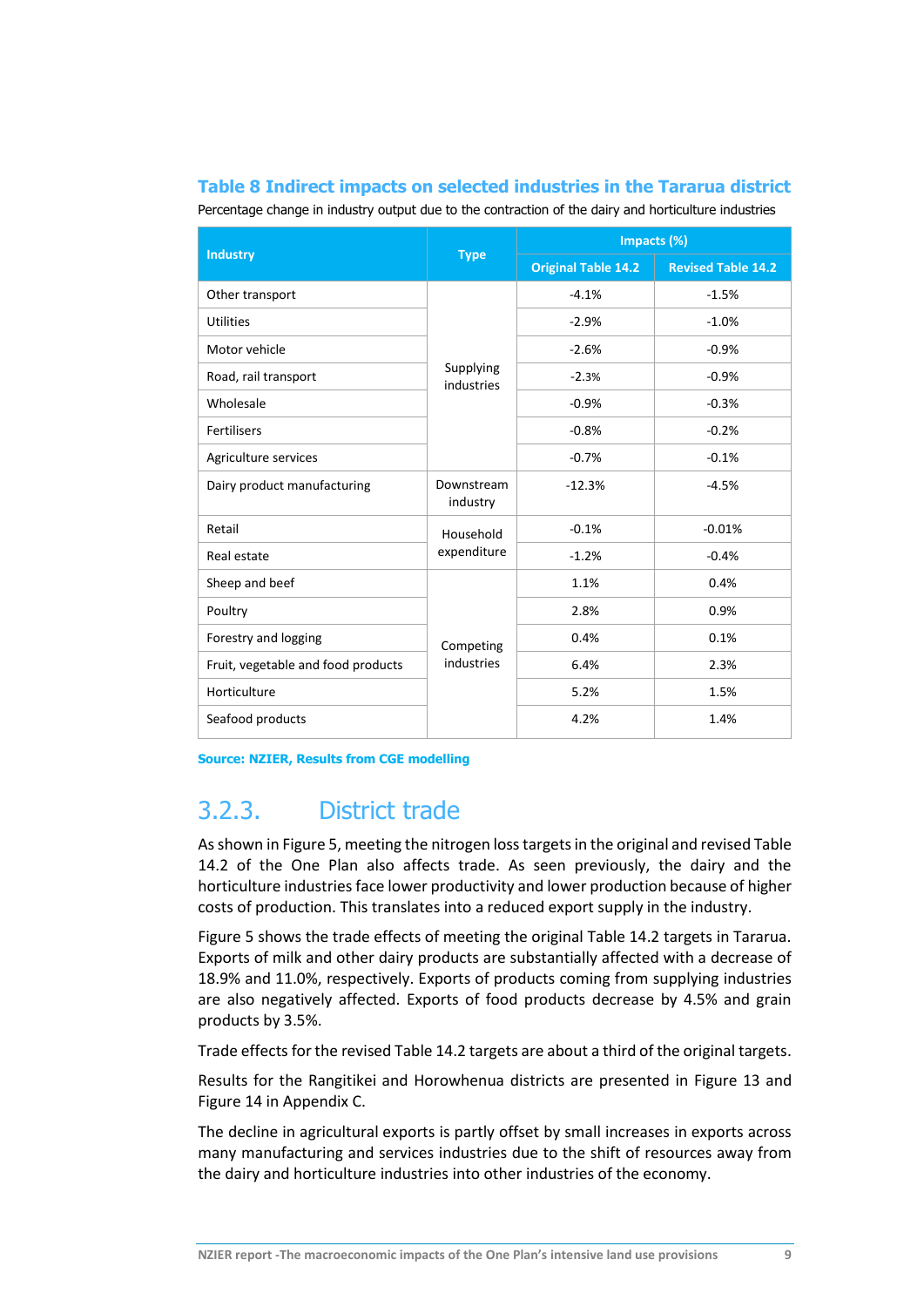### <span id="page-20-0"></span>**Figure 5 Trade effects on selected products in the Tararua district** Percentage change in exports



% change in exports

#### **Source: NZIER, Results from CGE modelling**

# 3.3. Regional impacts

At regional level (see [Table 9](#page-21-0) and [Figure 6\)](#page-21-1), the additional costs for dairy and horticulture in meeting the nitrogen loss targets from the Table 14.2 (revised Table 14.2) result in:

- Manawatu-Wanganui's 2017 nominal GDP decreasing by \$65 million (\$21 million), relative to what it would have been had the dairy and horticulture industries stayed at their 2017 levels.
- Manawatu-Wanganui's welfare, as proxied by private and public consumption, being \$34 million (\$8 million) lower than it would have been otherwise.
- Regional real wages decreasing by 0.74% (-0.20%). '
- GDP in the Manawatu-Wanganui region falls by \$65.4 million for the original Table 14.2 limits, and \$20.7 million for the revised limits. The region's real GDP is projected to be \$14.8 billion by 2038.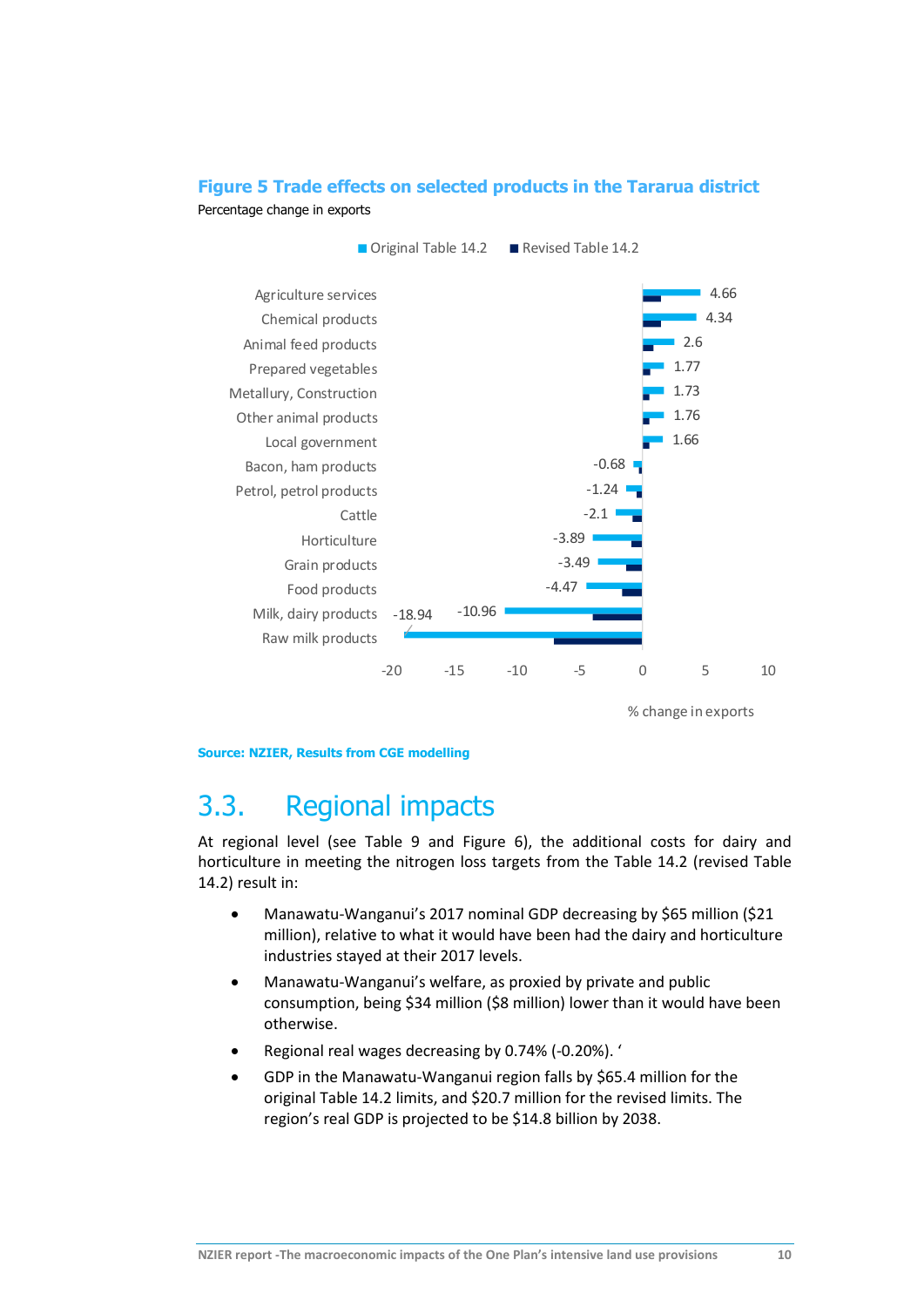### <span id="page-21-0"></span>**Table 9 Impacts on Manawatu-Wanganui macroeconomic indicators**

Percentage deviation due to the contraction of the dairy and horticulture industries

|                     |          | <b>Original Table 14.2</b>      | <b>Revised Table 14.2</b> |                                 |  |
|---------------------|----------|---------------------------------|---------------------------|---------------------------------|--|
| <b>Indicator</b>    | % change | Levels change,<br>$\mathsf{Sm}$ | % change                  | Levels change,<br>$\mathsf{Sm}$ |  |
| Real GDP            | $-0.86%$ | N/A                             | $-0.26%$                  | N/A                             |  |
| Nominal GDP         | $-0.69%$ | -\$65                           | $-0.22%$                  | $-521$                          |  |
| Private consumption | $-0.45%$ | $-534$                          | $-0.11%$                  | -\$8                            |  |
| Exports             | $-0.45%$ | $-514$                          | $-0.15%$                  | -\$5                            |  |
| Imports             | $-0.37%$ | $-510$                          | $-0.11%$                  | $-53$                           |  |
| Real wage           | $-0.74%$ | N/A                             | $-0.20%$                  | N/A                             |  |
| Capital             | $-0.71%$ | $-523$                          | $-0.21%$                  | -\$7                            |  |

**Source: NZIER, Results from CGE modelling**

### <span id="page-21-1"></span>**Figure 6 Impacts on GDP at the district and regional level** in \$ million



Table 14.2 Table 14.2  $(R)$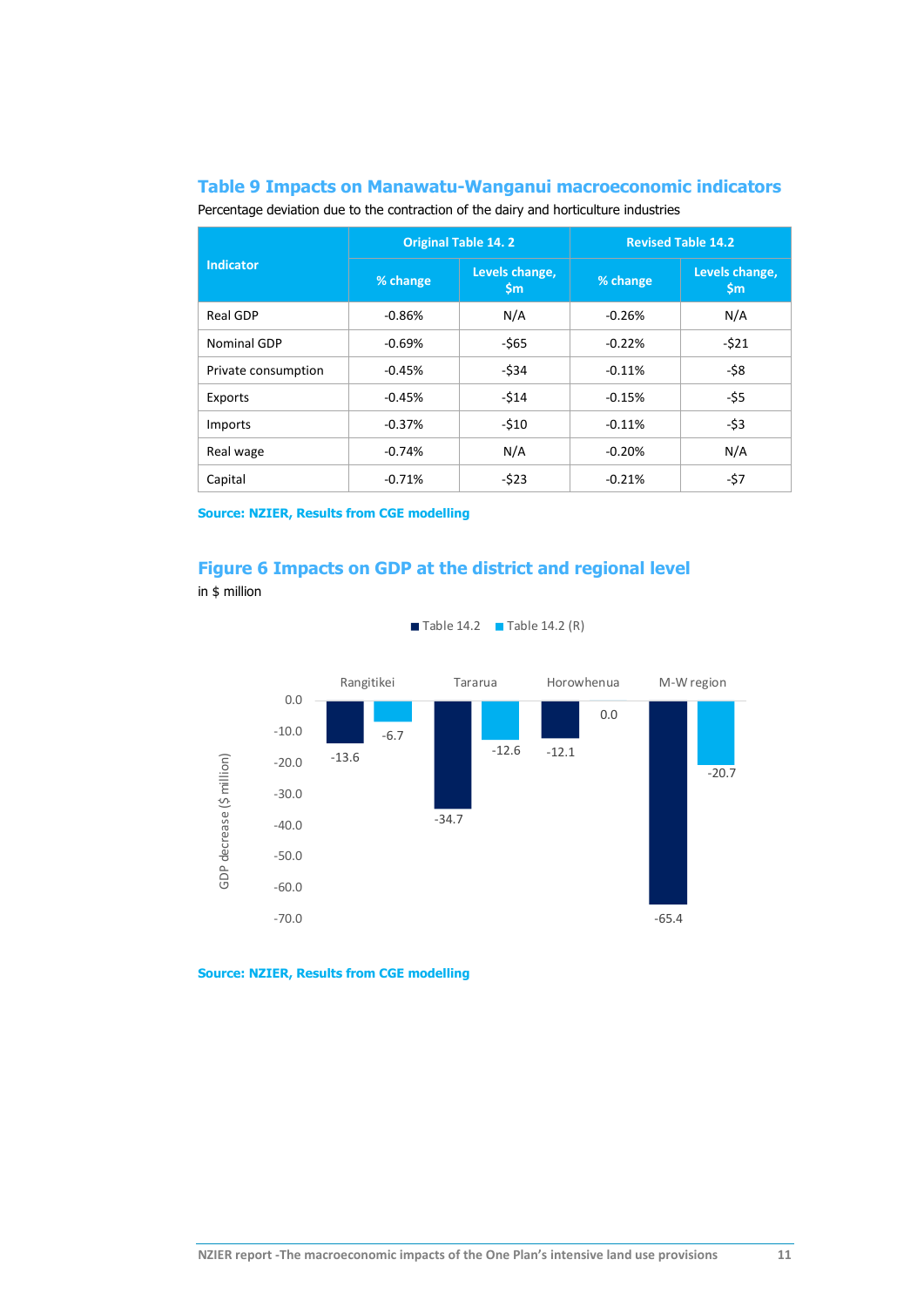# 3.4. National impacts

At the national level (see [Table 10\)](#page-22-0) the additional costs for dairy and horticulture in meeting the nitrogen loss targets from the Table 14.2 (revised Table 14.2) result in:

- New Zealand's 2017 nominal GDP decreasing by \$361 million (\$120 million), relative to what it would have been had the dairy and horticulture industries stayed at their 2017 levels.
- New Zealand's welfare, as proxied by private and public consumption, being \$84 million (\$28 million) lower than it would have been otherwise.
- Economy wide real wages decreasing by 0.04% (-0.01%).
- Significantly, the economic effects from the contraction of the dairy and horticulture industries, including wage decreases, are not just felt within the industry itself, but more widely throughout the economy.

### <span id="page-22-0"></span>**Table 10 Impacts on New Zealand macroeconomic indicators**

| <b>Indicator</b>       | <b>Original Table 14.2</b> |                    | <b>Revised Table 14.2</b> |                    |  |
|------------------------|----------------------------|--------------------|---------------------------|--------------------|--|
|                        | % change                   | Levels change, \$m | % change                  | Levels change, \$m |  |
| <b>Real GDP</b>        | $-0.03%$                   | N/A                | $-0.01%$                  | N/A                |  |
| Nominal GDP            | $-0.06%$                   | $-5361$            | $-0.02%$                  | $-5120$            |  |
| Private<br>consumption | $-0.03%$                   | $-584$             | $-0.01%$                  | $-528$             |  |
| Exports                | $-0.05%$                   | $-5150$            | $-0.02%$                  | $-560$             |  |
| Imports                | $-0.03%$                   | $-5140$            | $-0.01%$                  | -\$47              |  |
| Real wage              | $-0.04%$                   | N/A                | $-0.01%$                  | N/A                |  |
| Capital                | $-0.03%$                   | $-$ \$34           | $-0.01%$                  | $-511$             |  |

Percentage deviation due to the contraction of the dairy and horticulture industries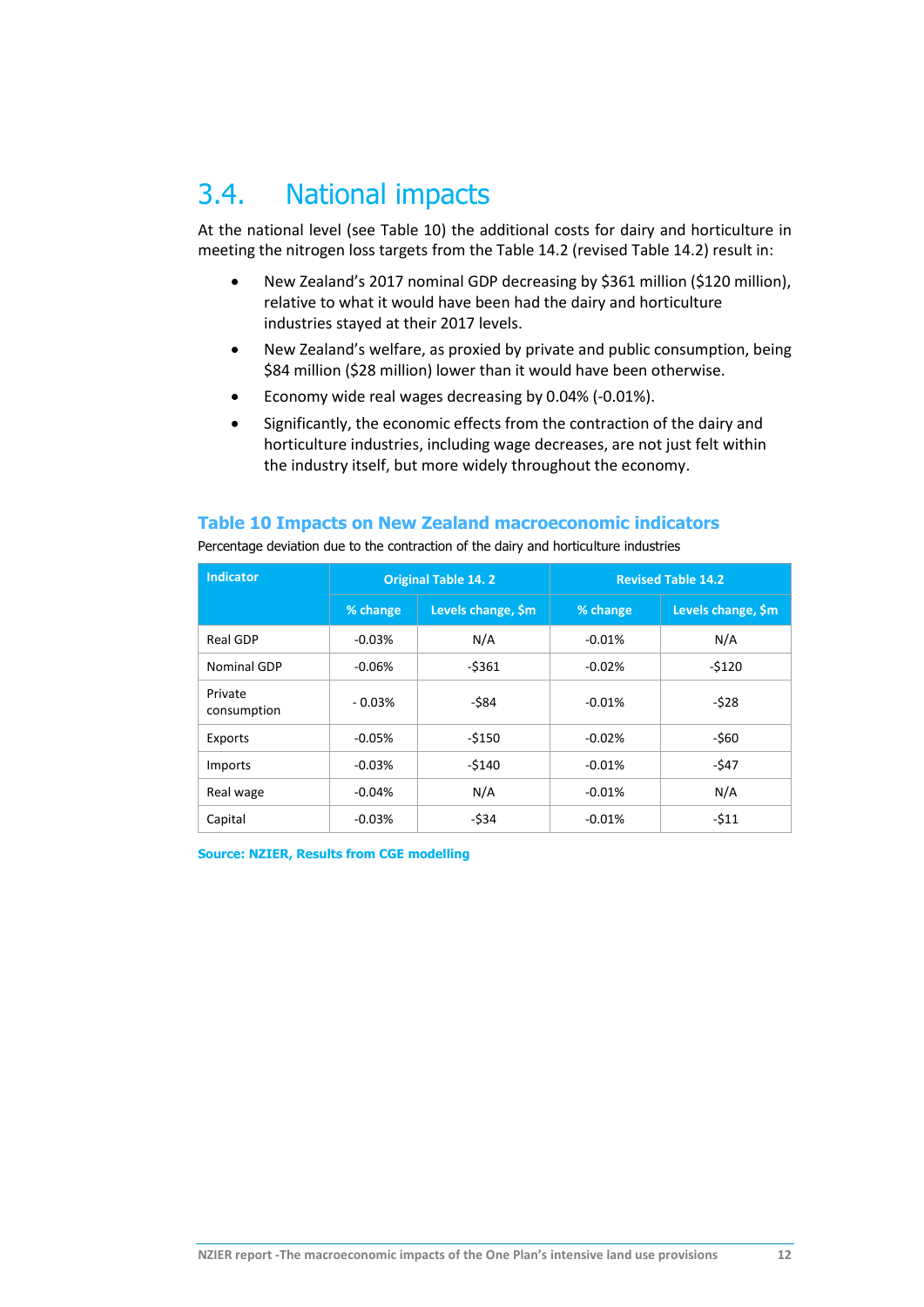# <span id="page-23-0"></span>Appendix A References

Ford, Stuart. (2017). Farm scale economic impact analysis of One Plan intensive land use provisions. The Agribusiness Group.

Parminter, Terry (2018), Regional macroeconomic report, memo from KapAg Ltd for Horizons Regional Council.

New Zealand dairy statistics 2016/2017, <https://www.dairynz.co.nz/media/5788533/nz-dairy-statistics-2016-17-web.pdf>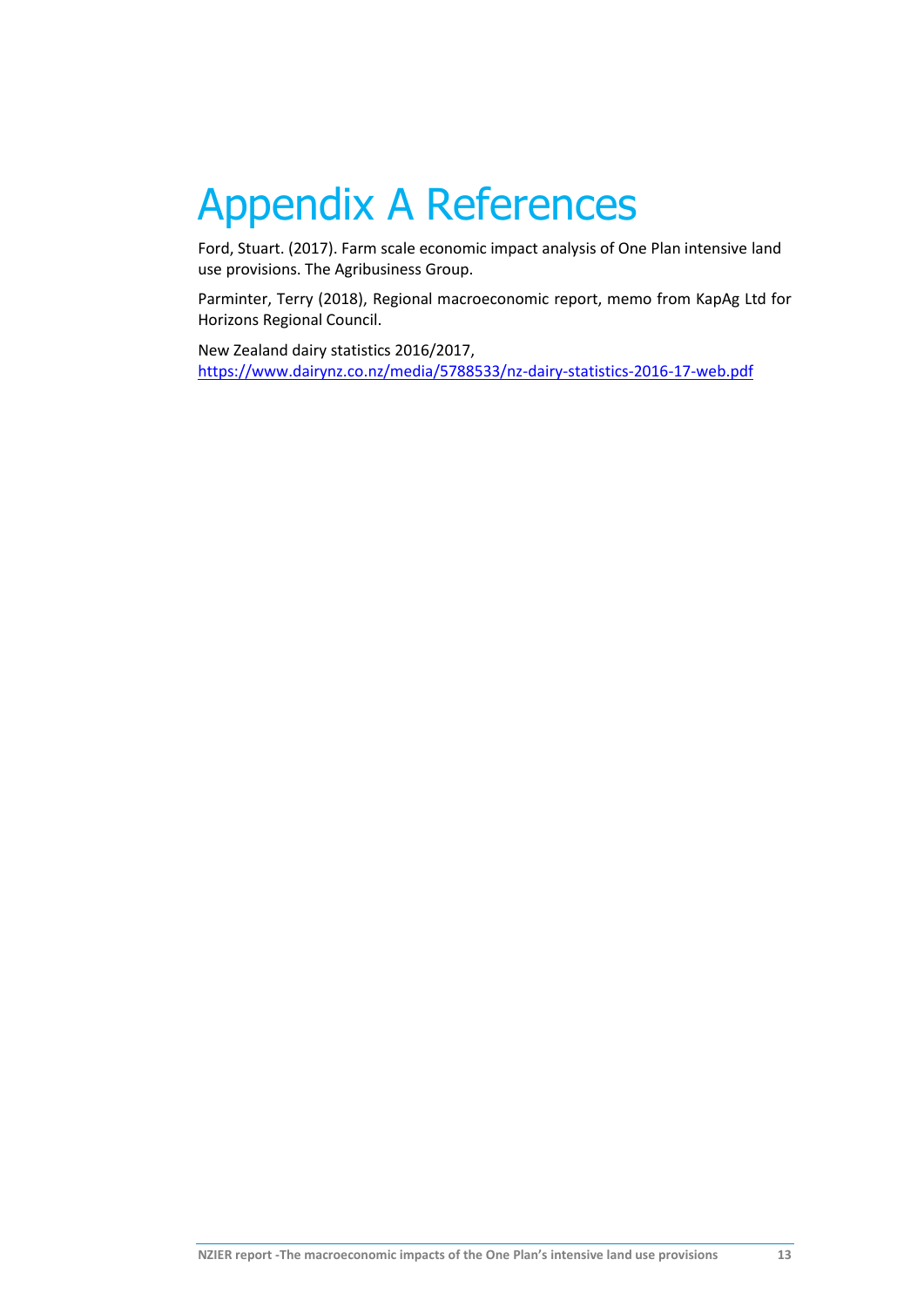# <span id="page-24-0"></span>Appendix B CGE models

## B.1 What are CGE models?

To measure how changes in one part of a regional or national economy flow through the rest of the economy, we use CGE models.

CGE models are data-driven and used to capture the effects of a new policy or technology or other external shocks affecting economic activity. They capture the economy-wide effects of changes ('shocks' in modelling jargon) directly on the affected industry, as well as indirectly on supplying industries, competing industries, and factor markets (labour and capital).

CGE models also estimate the effect of a shock on macroeconomic variables such as GDP, employment, wages and trade.

CGE models are a powerful tool, allowing economists to explore empirically many issues on which econometrics or multiplier analysis would be unusable. For these reasons, CGE models have become widely used internationally (e.g. by OECD, IMF, World Bank) for economic impact analysis.

# B.2 Why do we prefer CGE over multipliers?

Multiplier studies<sup>10</sup> are popular for economic impact analysis as they are relatively cheap and produce appealing big figures. However, they are based on several assumptions which requires them to be interpreted and considered with considerably care.

Key caveats include that multiplier studies:

- Do not consider any adjustment path between the status quo and the future state of the economy
- Do not consider the impacts of policy changes on the price of goods, services, intermediate inputs, labour (wages) and capital.
- Assume that land, labour and capital are available in unlimited quantities, and at no additional cost to firms
- Cannot consider the opportunity cost of using additional resources in one industry on the rest of the economy – there are almost never any losers (i.e. contracting industries) in multiplier studies.

Because of these assumptions, multipliers overestimate the impacts of a change in a particular industry on the rest of the economy. Both the Ministry of Business, Innovation and Employment (MBIE) and Treasury have highlighted the inherent flaws in using multiplier studies for serious economic analysis.<sup>11</sup> NZIER no longer offers

**.** 

<sup>10</sup> Also known as 'input-output studies'.

<sup>&</sup>lt;sup>11</sup> For an overview of these weaknesses, see th[e New Zealand Treasury](http://www.treasury.govt.nz/publications/guidance/planning/costbenefitanalysis/guide/cba-guide-jul15.pdf) an[d MBIE.](http://www.majorevents.govt.nz/pdf-library/resource-bank/post-event-reporting/post-event-economic-evaluation-guidelines-320-kb-pdf) Both documents, and Gretton (2013), clearly state that multipliers over-state economic impacts and thus lack credibility for economic analysis. Or in Treasury's words: "Unless there is significant unemployment of people with the requisite skills, **it is therefore likely that multiplier effects do not exist**".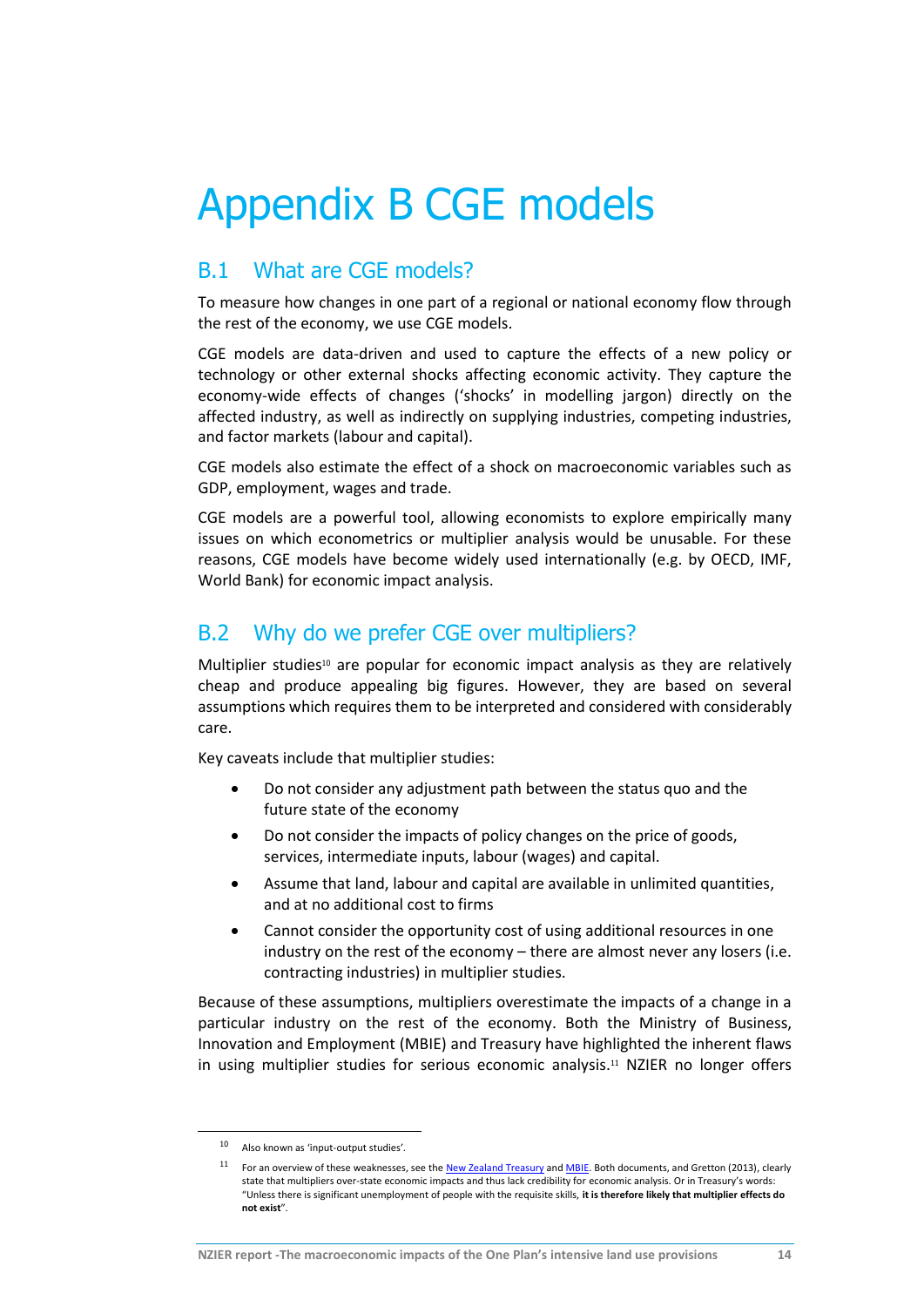multiplier-based analysis to our clients as they no longer align with our independence and reputation for delivering high quality, data-driven analysis.

For all these reasons, we prefer to use CGE models.

A CGE model provides an estimation of opportunity costs (between action and inaction), winners and losers. Resources are limited. It also considers price impacts of shocks and can capture regional linkages between industries as well as spill-over effects.

The results from CGE modelling are therefore more likely to stand up to scrutiny from decision makers. This is crucial when you are looking to secure funding or to influence policy decisions.

NZIER's CGE models are highly regarded amongst government agencies with whom we have worked for to conduct policy analysis or sectoral impact studies. This includes MBIE, Treasury, the Ministry of Foreign Affairs and Trade, the Ministry for Primary Industries and the Ministry for the Environment.

We also regularly work with private sector firms to provide them with economic evaluations of their activities. Some recent examples of our CGE work include:

- An economic impact analysis of expanding the Wellington International Airport of for Air New Zealand
- Analysis of growth in NZ wine sector for New Zealand Winegrowers
- Analysis of Sky City Auckland's National Convention Centre and the Queenstown Convention Centre
- Value of irrigation in New Zealand: an economy-wide assessment
- Assessing the impact of the Canterbury rebuild at the regional and national level
- Estimating the impact of the Marlborough aquaculture industry on the regional and national economy.

## B.3 How do CGE models work?

A CGE model consists of equations which describe model variables. It also uses detailed data on the structure of the economy that is consistent with these model equations.

This data provides a snapshot of the economy in a particular year, which is used as a starting point for a baseline (or business as usual (BAU)) against which to compare policy simulations or economic changes.

The model data is linked together through a set of equations which capture how the economy evolves over time in response to a shock. These equations, which are based on the economic theory of general equilibrium, ensure supply and demand for goods, services and factors of production in the economy are balanced, and determine how firms and households react in response to changes in incentives.

Most CGE models are written and solved in a specific software system, usually GAMS<sup>12</sup> or GEMPACK.<sup>13</sup>

1

<sup>12</sup> General Algebraic Modelling System[: https://www.gams.com/](https://www.gams.com/)

<sup>13</sup> General Equilibrium Modelling PACKage[: https://www.copsmodels.com/gempack.htm](https://www.copsmodels.com/gempack.htm)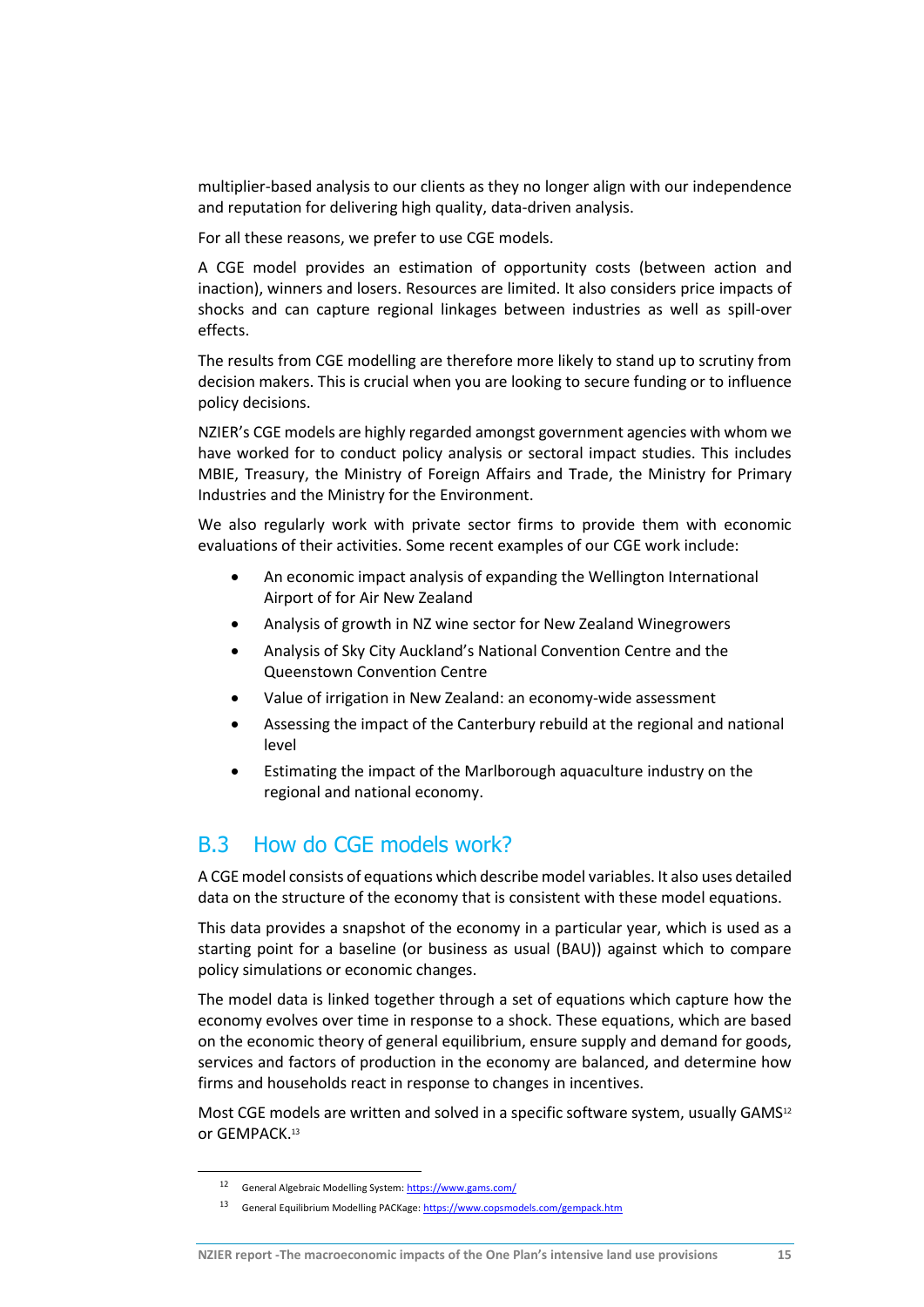In any CGE model, we must choose as to what is to be determined within the model (the endogenous variables) and what is to be considered external to the model (the exogenous variables). A CGE model is just a way of explaining the endogenous variables in terms of the exogenous variables.

Where we draw the line between endogenous and exogenous variables, and which ones can vary or have to remain fixed, depends on a number of factors, including the purpose for which the model simulations are to be used. The choice that we make is called the model closure.

Determining the closure is a key part of any modelling exercise and it is very important that the modeller be transparent about what is a result of the modelling and what has been imposed by assumption via the closure.

The difference between the initial and the new equilibrium can then be analysed to determine the effect of the shock on a range of economic indicators, such as GDP, employment, wages and living standards.

## B.4 Our regional CGE model TERM-NZ

NZIER's TERM-NZ<sup>14</sup> model is the only bottom-up regional CGE model of the New Zealand economy. TERM-NZ is based on a Statistics New Zealand's Input-Output table that identifies the structure of the industries involved. It contains information on 106 industries, 201 commodities and 15 regions, including the Manawatū-Whanganui regional economy.

TERM-NZ model is a bottom-up regional model, in which each of fifteen regions is modelled as its own economy, but all the regions are connected through inter-regional trade and flows of capital and labour. National results are the summation of the regional results.

[Figure 7](#page-27-1) shows how the model captures the complex and multidirectional flows between the various actors of each regional economy and how they interact with the rest of New Zealand and the rest of the world.

-

<sup>14</sup> TERM-NZ stands for "The Enormous Regional Model" of the New Zealand economy. It was developed at NZIER by Dr Erwin Corong based on the original Australian TERM model created by Professor Mark Horridge of the Centre of Policy Studies, Victoria University-Melbourne, Australia[. http://www.copsmodels.com/term.htm.](http://www.copsmodels.com/term.htm) NZIER maintains close connections with the Centre, ensuring that our modelling techniques reflect international best-practice.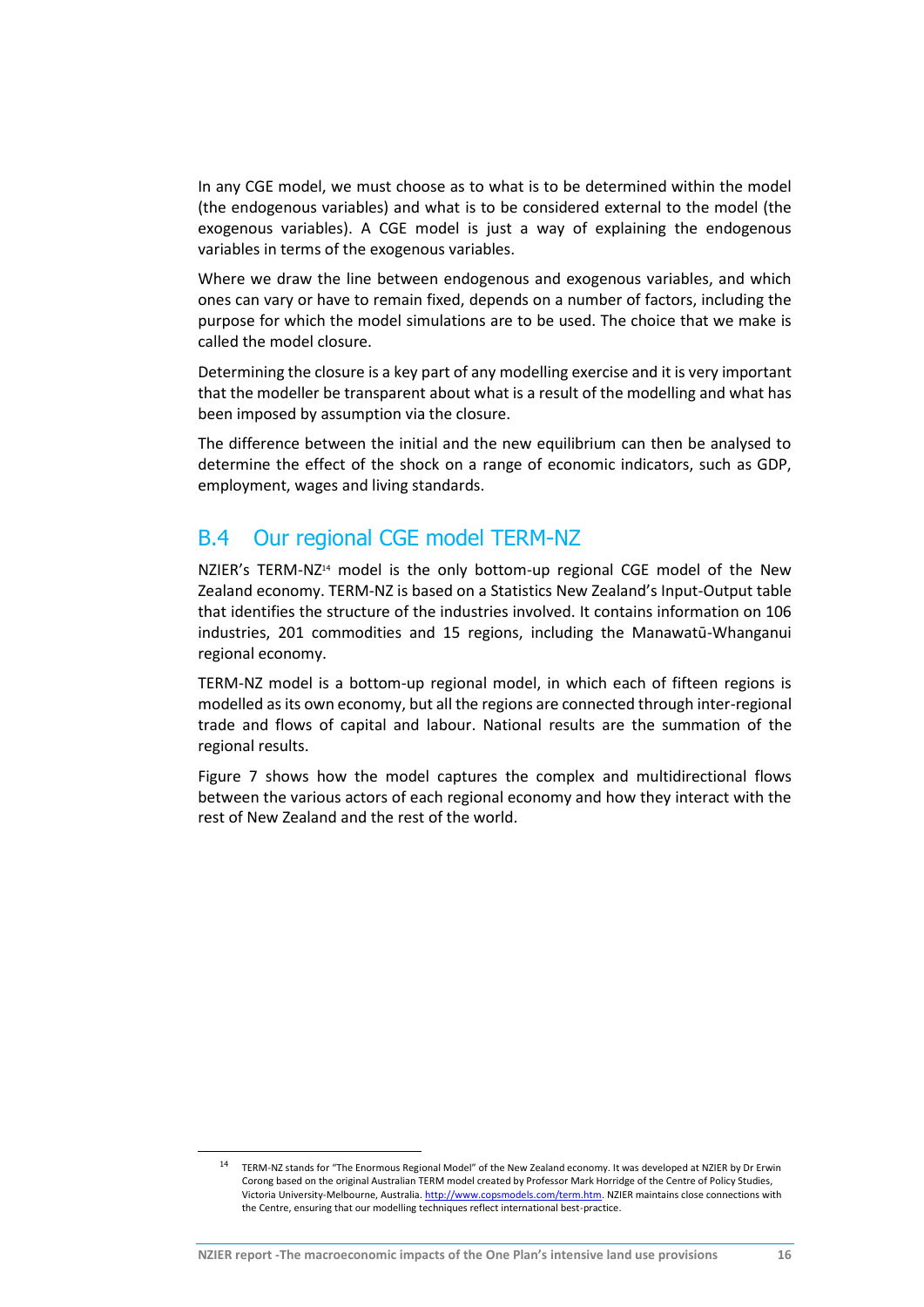### <span id="page-27-1"></span>**Figure 7 Our CGE model represents the circular flows between all the agents and activities in the economy**



**Source: NZIER**

-

# <span id="page-27-0"></span>B.5 Our modelling approach

### B.5.1 Business as usual 2017

We want to identify the economic impacts of the current and proposed One Plan nutrient management policies and rules on the local, regional and national economies.

We first need to develop a baseline or BAU picture of the economy with the current One Plan measures. To do so, we calibrate our model of the Horizons economy and its territorial authorities to the latest available data from Statistics New Zealand.

As part of our calibration process, we split the Horizons regional economy into separate economies for Horowhenua, Tararua, Rangitikei and the rest of Manawatū-Whanganui region. To disaggregate the Horizons regional economy into these four sub-regions, we use detailed local employment data from Statistics New Zealand.<sup>15</sup>

Since up-to-date industry GDP numbers are not available at the district level, we assume that industries within Tararua, Horowhenua, Rangitikei and the rest of Manawatū-Whanganui region grow at the same rate as the industries at the Manawatū-Whanganui (regional) level. We use this assumption to estimate the share of industry, exports, inventory, government and consumption, within these four subregions, based on the local employment data.

This allows us to ensure we correctly benchmark the size of the various agricultural industries and gives us a BAU snapshot of the local, regional and national economies under the current One Plan measures.

While TERM-NZ is computationally efficient, running and solving the model for the full 106-industry, 201-commodity and 15-region database would be slow. We therefore

<sup>15</sup> Latest data (February 2017) can be found at this link: **Business demography statistics**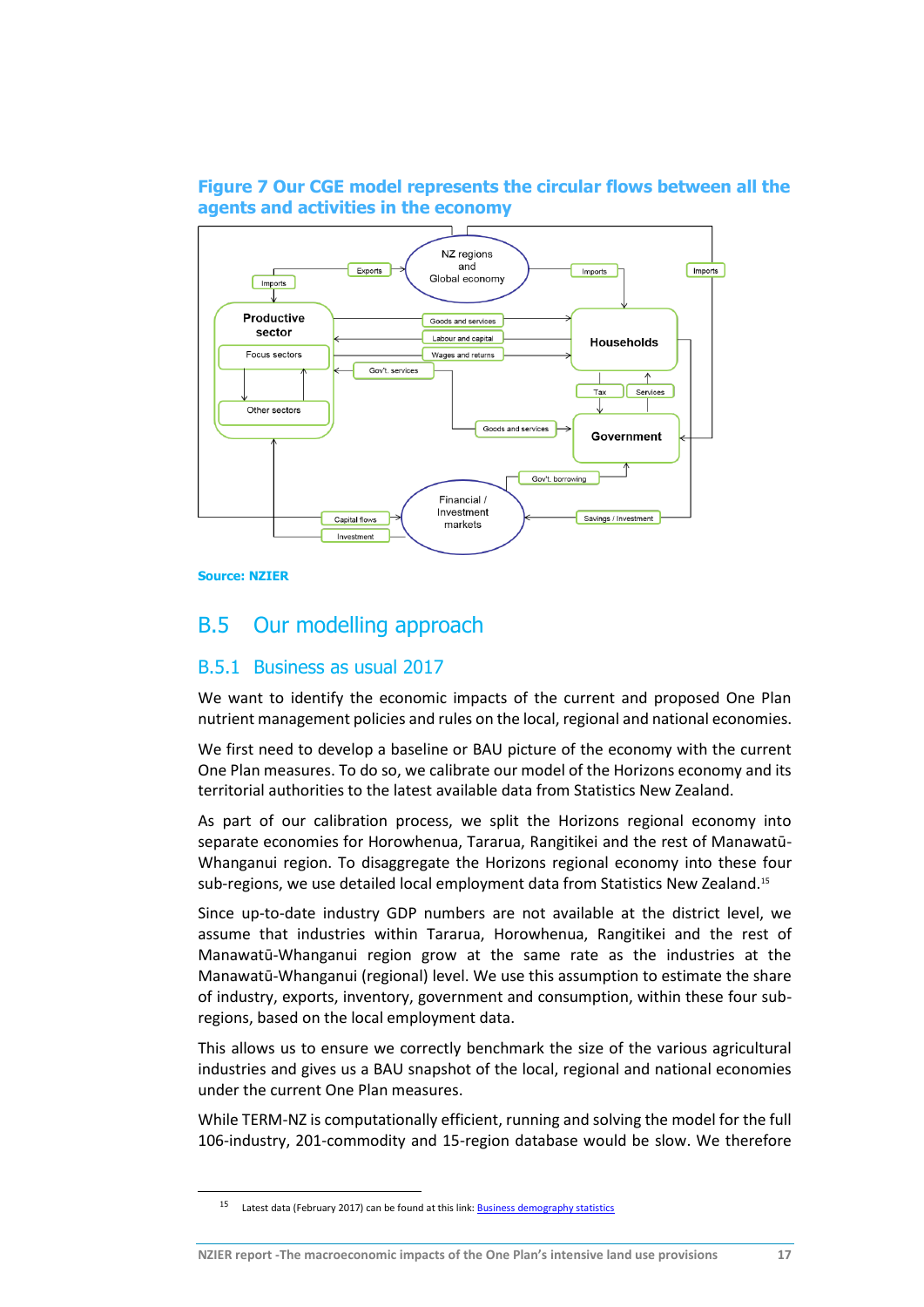aggregate the industries and commodities to only focus on those relevant to this report and to speed up the computational process.

### B.5.2 Scenario design

We want to see how the impact of meeting existing One Plan provisions scenarios in 2038 (year 20) differs from the BAU situation. To identify those scenarios and evaluate the additional on-farm/orchard costs, we use information from reports you have commissioned.

We weight these costs up from the farm level to the industry level. This is because in our CGE model, our dairy farming industry is not split by land type. We have just one aggregate dairy farming industry. We use the data you provided us on the milk production of the various dairy farm types by territorial authority.

### B.5.3 Economic impact modelling of additional costs to farmers and commercial vegetable growers

We impose the additional costs to dairy farmers for the dairy industry in Tararua and Rangitikei, and horticulture industry in Horowhenua. The resulting decrease in output and margins, for each industry, gives us the direct costs to farmers of the consenting regime (for those without consent).

**For the Tararua and Rangitikei dairy farms**, we model a dairy industry productivity decrease which is a weighted average of the productivity reduction by farm type/cluster obtained from Parminter (2018). The report focused on dairy farms in the Upper-Manawatū catchment, which represents about 41% of the milk production in Tararua. We use this share to pro rata our shock as the Tararua district is not disaggregated in our model.

Regarding dairy farms in the Coastal Rangitikei Catchment of the Rangitikei (part) and Manawatū districts (part), some data were not available. We used the figures in the report to design our scenario, but it will need to be refined when we get more information.

**For the Horowhenua horticultural industry**, we model a decrease in productivity required to meet the One Plan provisions, drawing on the analysis by Ford (2017). As we didn't have all the data available for the simulation, we mocked up a scenario and shocked land productivity so that it reflected a 58% decrease in profitability in the horticulture industry. This figure is most likely over-estimated, and we will refine this scenario when we get additional data.

To estimate the effects of the original Table 14. 2 targets and the revised Table 14.2 targets of the One Plan, we run two sets of separate simulations:

- In the first set of simulations we imposed a shock on productivity for the dairy industry in Tararua and Rangitikei, and horticulture in Horowhenua so that it reflected the profitability losses expected from meeting the nitrogen loss targets of the original Table 14.2.
- In the second set of simulations, we imposed a shock on the land productivity for the dairy industry in Tararua and Rangitikei so that it reflected the profitability losses expected from meeting the nitrogen loss targets of the revised Table 14.2. We have not run a simulation for horticulture in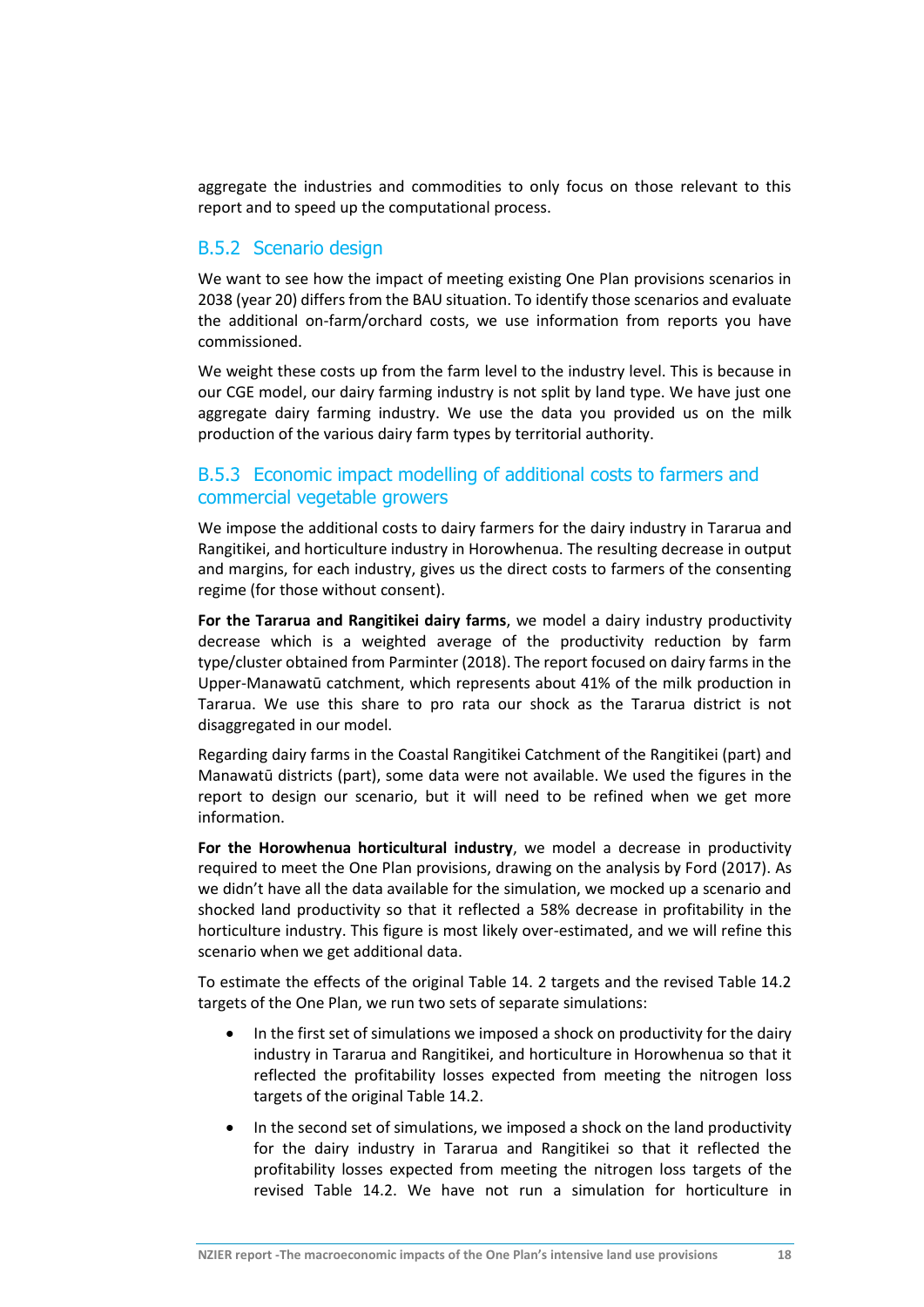Horowhenua for the revised Table 14.2 targets as no additional change is expected compared with the original Table 14.2.

## B.6 Closure

As noted previously, in any CGE model, it is important to understand which factors have been allowed to vary and which remain fixed by assumption (also known as exogenous variables). The particular combination of fixed factors is known as the closure.

In [Table 11,](#page-29-0) we list the main variables included in the closure in the modelling underlying this report.

- National employment is fixed but labour is completely mobile between industries and regions, and real wages adjusts. This is consistent with the idea that, both the labour force and the rate of employment are, in the long run, determined by mechanisms outside the model.
- Household and government expenditures move together to accommodate a fixed balance of trade as a share of GDP.
- Rates of return are exogenous and capital is mobile between industries and regions. This mobility can occur either in the form of machinery etc. being physically moved, or capital in one industry/region being allowed to depreciate without replacement while investment builds up the stock of another industry/region.
- Foreign currency prices of imports are naturally exogenous.
- Real government consumption is also exogenous.
- Other exogenous variables include rates of production tax, technological coefficients, national population, and national labour supply.

| <b>Exogenous variables</b>             |
|----------------------------------------|
| Taxes on production                    |
| Technological change                   |
| Government demand                      |
| Gross growth rate of capital           |
| Gross rate of return on capital        |
| Number of households                   |
| National population                    |
| National labour supply                 |
| Import prices, foreign currency        |
| Foreign demand for New Zealand exports |
| Land use                               |

#### <span id="page-29-0"></span>**Table 11 Fixed elements of the CGE model**

**Source: NZIER**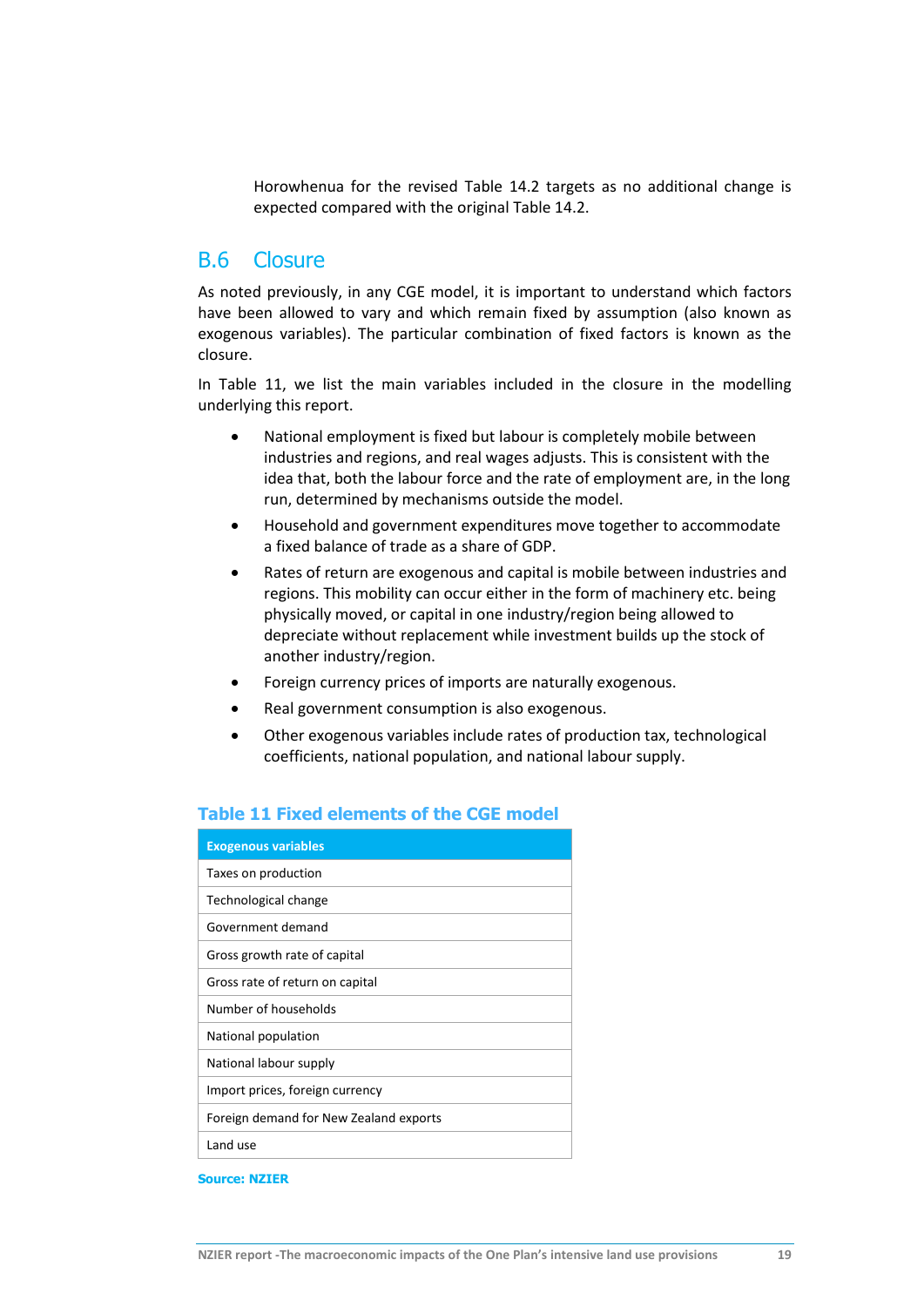# <span id="page-30-0"></span>Appendix C Additional results

### <span id="page-30-1"></span>**Table 12 Indirect impacts on selected industries in the Rangitikei district**

Percentage change

|                                             |                         | Impacts (%)                |                           |  |
|---------------------------------------------|-------------------------|----------------------------|---------------------------|--|
| <b>Industry</b>                             | <b>Type</b>             | <b>Original Table 14.2</b> | <b>Revised Table 14.2</b> |  |
| Other transports                            |                         | $-1.82%$                   | $-0.83%$                  |  |
| <b>Utilities</b>                            |                         | $-0.31%$                   | $-0.13%$                  |  |
| Motor vehicle                               | Supplying               | $-0.88%$                   | $-0.40%$                  |  |
| Road, rail transport                        | industries              | $-0.68%$                   | $-0.30%$                  |  |
| Wholesale                                   |                         | $-0.77%$                   | $-0.35%$                  |  |
| Agriculture services                        |                         | $-0.74%$                   | $-0.25%$                  |  |
| Dairy product<br>manufacturing              | Downstream<br>industry  | $-39.42%$                  | $-20.25%$                 |  |
| Retail                                      | Household               | $-0.22%$                   | $-0.01%$                  |  |
| Real estate                                 | expenditure             | $-0.60%$                   | $-0.27%$                  |  |
| Sheep and beef                              |                         | 0.59%                      | 0.25%                     |  |
| Meat product<br>manufacturing               |                         | 0.19%                      | 0.08%                     |  |
| Mining                                      | Competing<br>industries | 0.20%                      | 0.09%                     |  |
| Forestry                                    |                         | 0.12%                      | 0.05%                     |  |
| Poultry and other<br>livestock              |                         | 1.37%                      | 0.64%                     |  |
| Fruit, vegetable and<br>other food products |                         | 0.05%                      | 0.07%                     |  |
| Horticulture                                |                         | 2.94%                      | 0.03%                     |  |
| Seafood products                            |                         | 2.53%                      | 0.04%                     |  |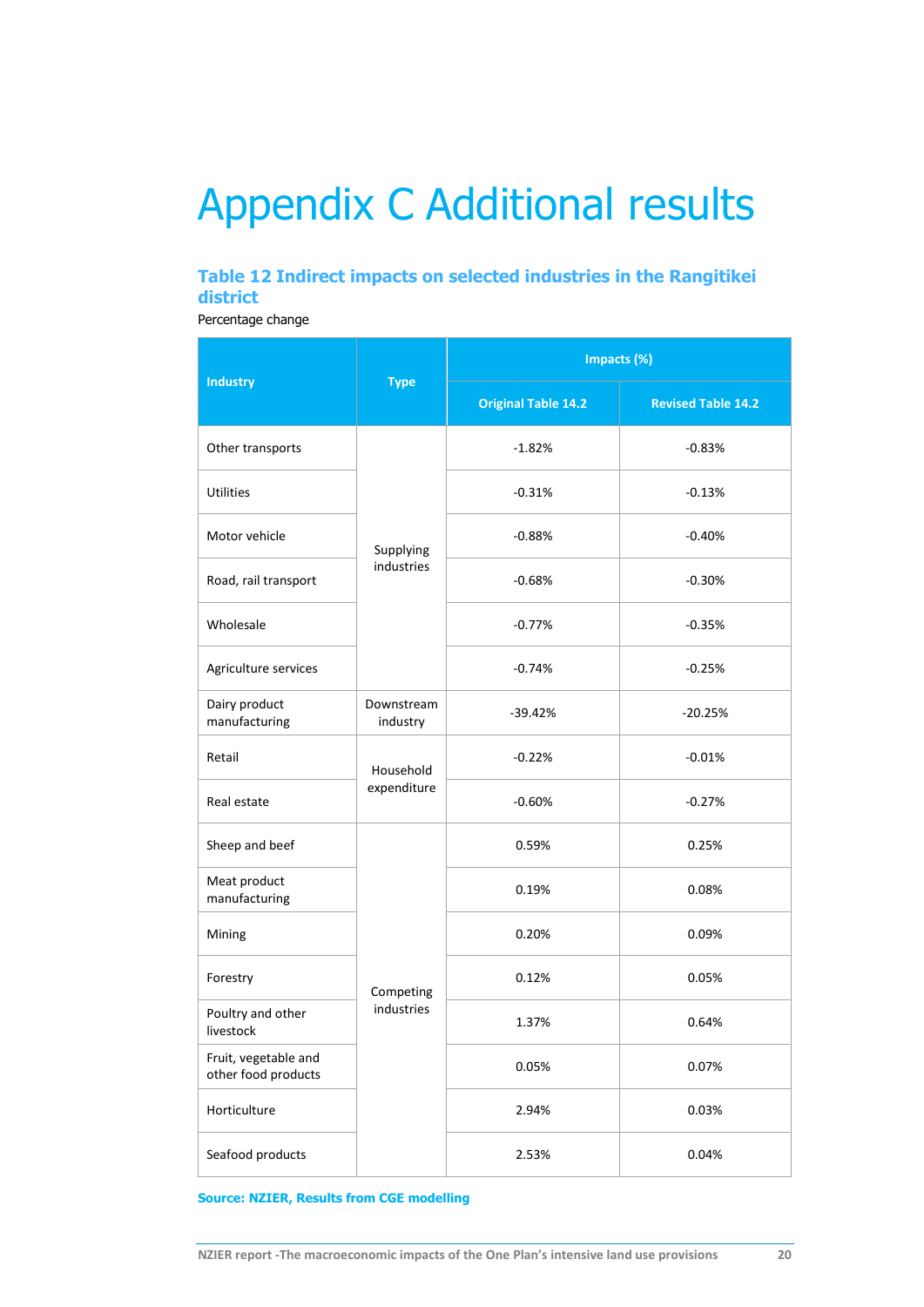## <span id="page-31-0"></span>**Table 13 Indirect impacts on selected industries in the Horowhenua district**

Percentage change

| <b>Industry</b>                             | $\overline{Type}$     | Impacts (%) with the<br><b>Original Table 14.2</b> |
|---------------------------------------------|-----------------------|----------------------------------------------------|
| Other transports                            |                       | $-1.90%$                                           |
| <b>Utilities</b>                            |                       | 4.00%                                              |
| Motor vehicle                               |                       | $-2.20%$                                           |
| Road, rail transport                        | Supplying industries  | $-0.53%$                                           |
| Wholesale                                   |                       | $-1.74%$                                           |
| Fertilisers                                 |                       | $-1.12%$                                           |
| Agriculture services                        |                       | 3.02%                                              |
| Fruit, vegetable and other food<br>products | downstream industries | $-3.70%$                                           |
| Retail                                      | Household expenditure | $-2.32%$                                           |
| Real estate                                 |                       | $-0.71%$                                           |
| Electricity generation                      |                       | 0.33%                                              |
| Sheep and beef                              |                       | 2.37%                                              |
| Dairy cattle                                |                       | 0.67%                                              |
| Dairy product manufacturing                 |                       | 0.57%                                              |
| Poultry                                     | Competing industries  | 4.52%                                              |
| Forestry                                    |                       | 0.18%                                              |
| Paper product manufacturing                 |                       | 0.45%                                              |
| Clothing                                    |                       | 2.77%                                              |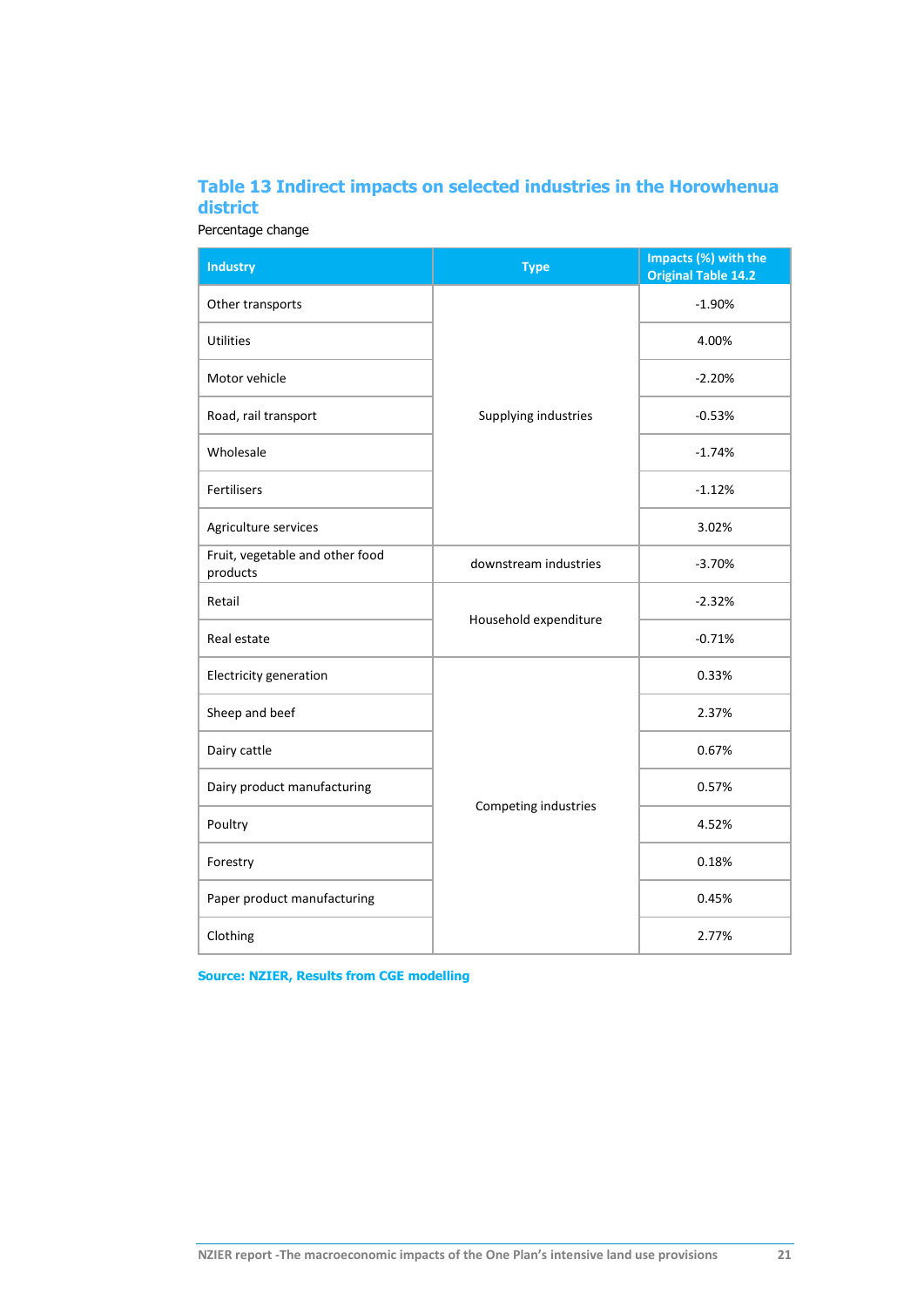## **Figure 8 Impacts of the original Table 14.2 targets on primary factors for selected industries in the Tararua district**

Percentage change of primary factor demands



% change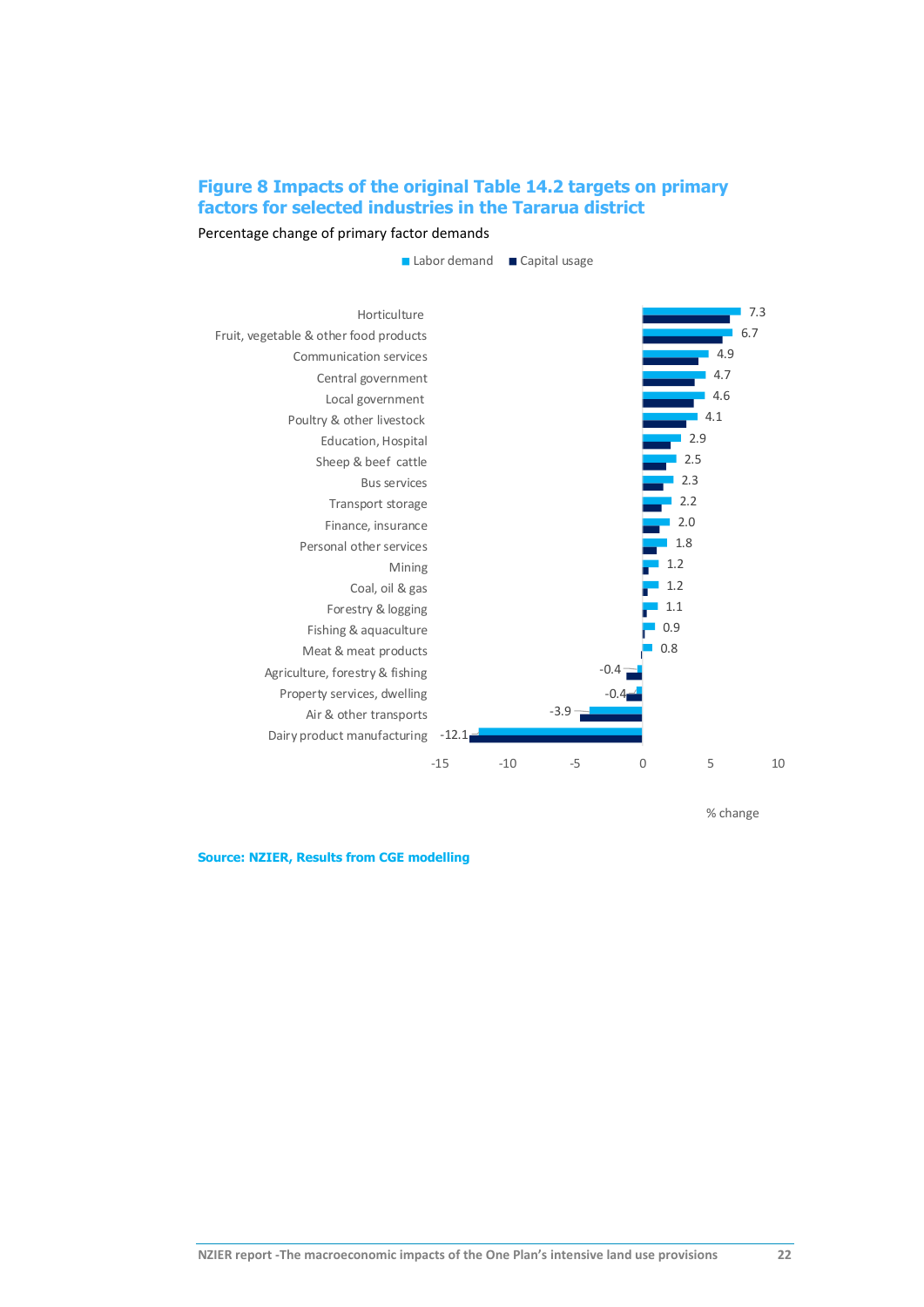## **Figure 9 Impacts of the revised Table 14.2 targets on primary factors for selected industries in the Tararua district**

Percentage change of primary factor demands

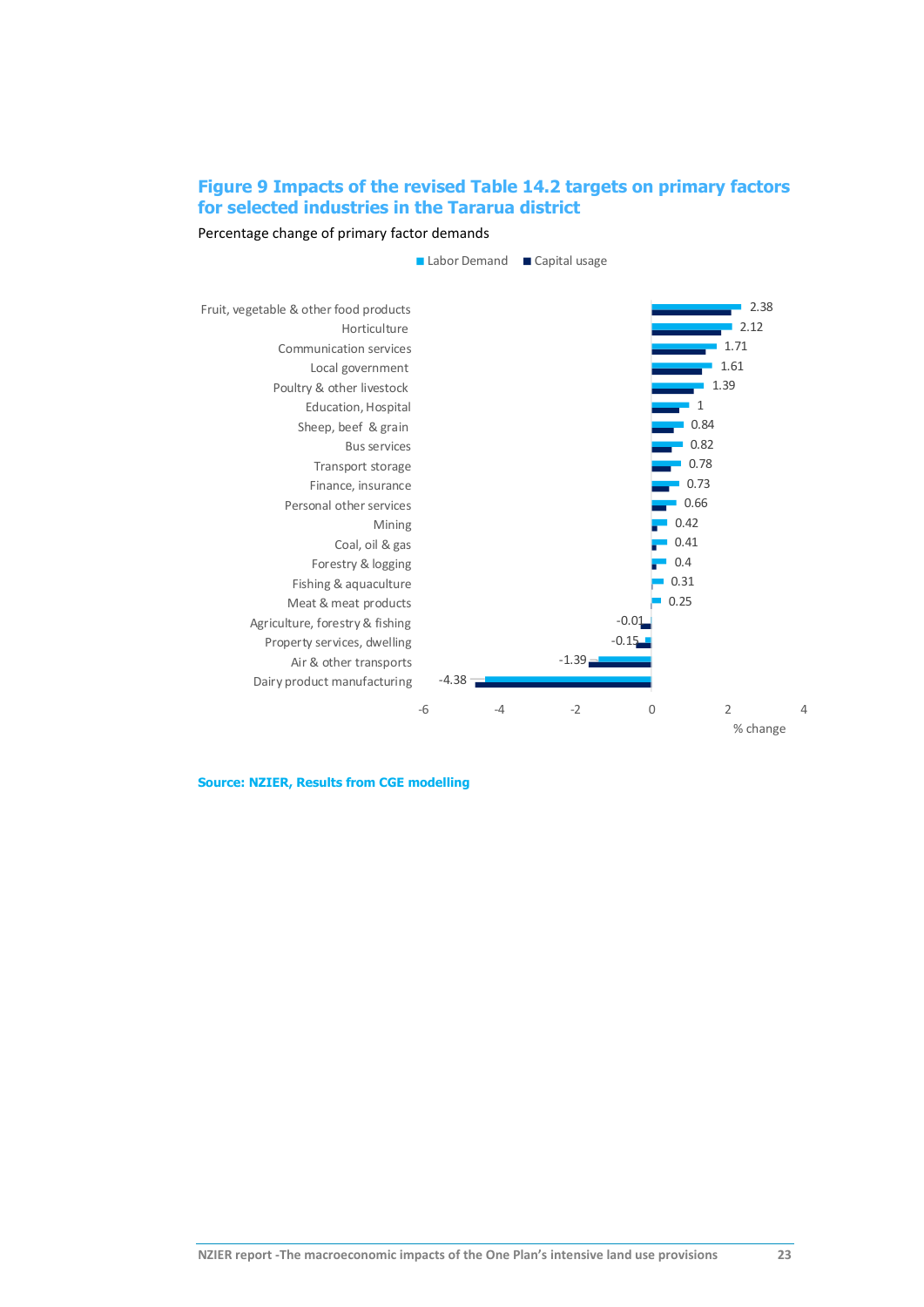## **Figure 10 Impacts of the original Table 14.2 targets on primary factors for selected industries in Rangitikei**

Percentage change of primary factor demands

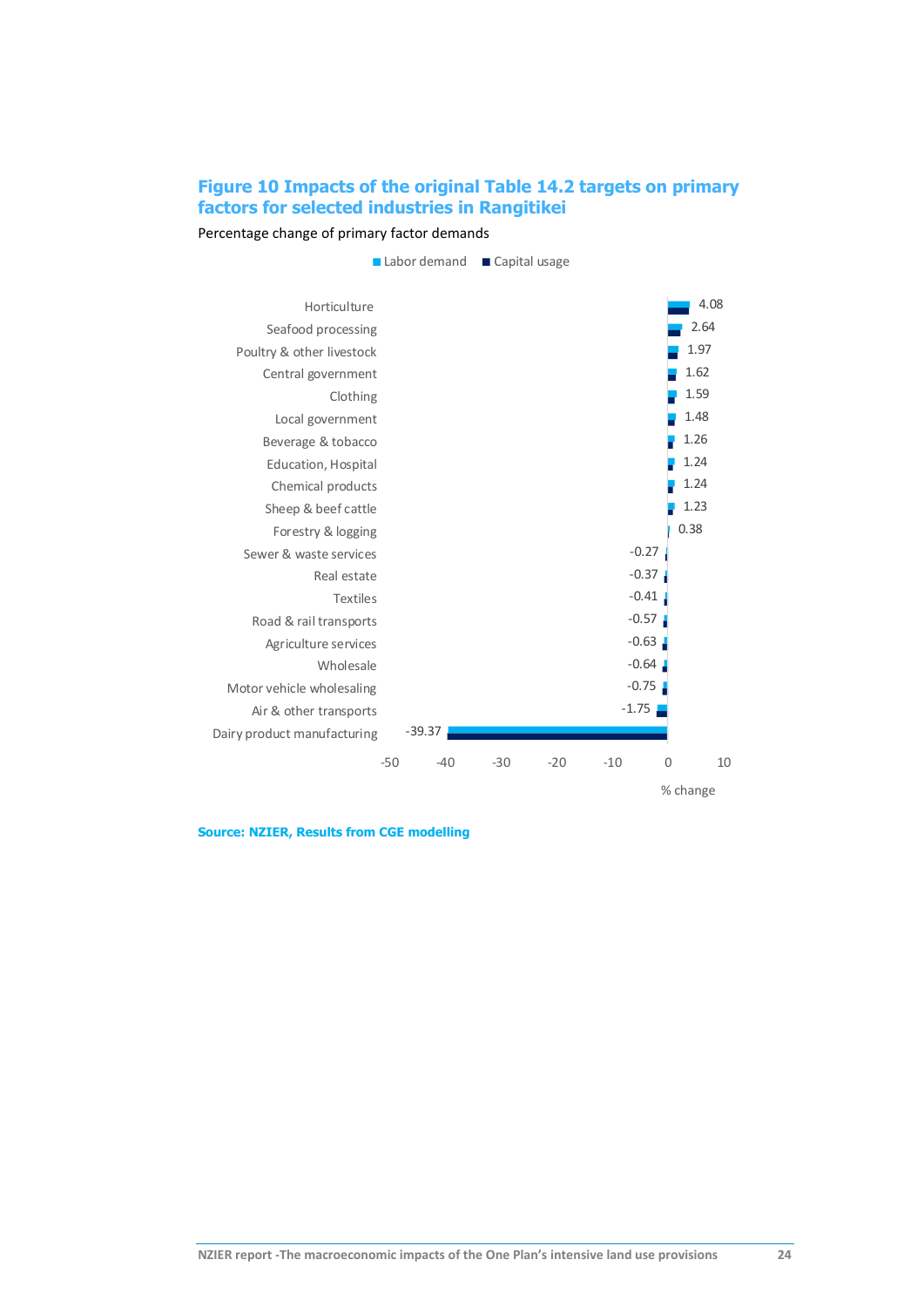### **Figure 11 Impacts of the revised Table 14.2 targets on primary factors for selected industries in Rangitikei**

Percentage change of primary factor demands



% change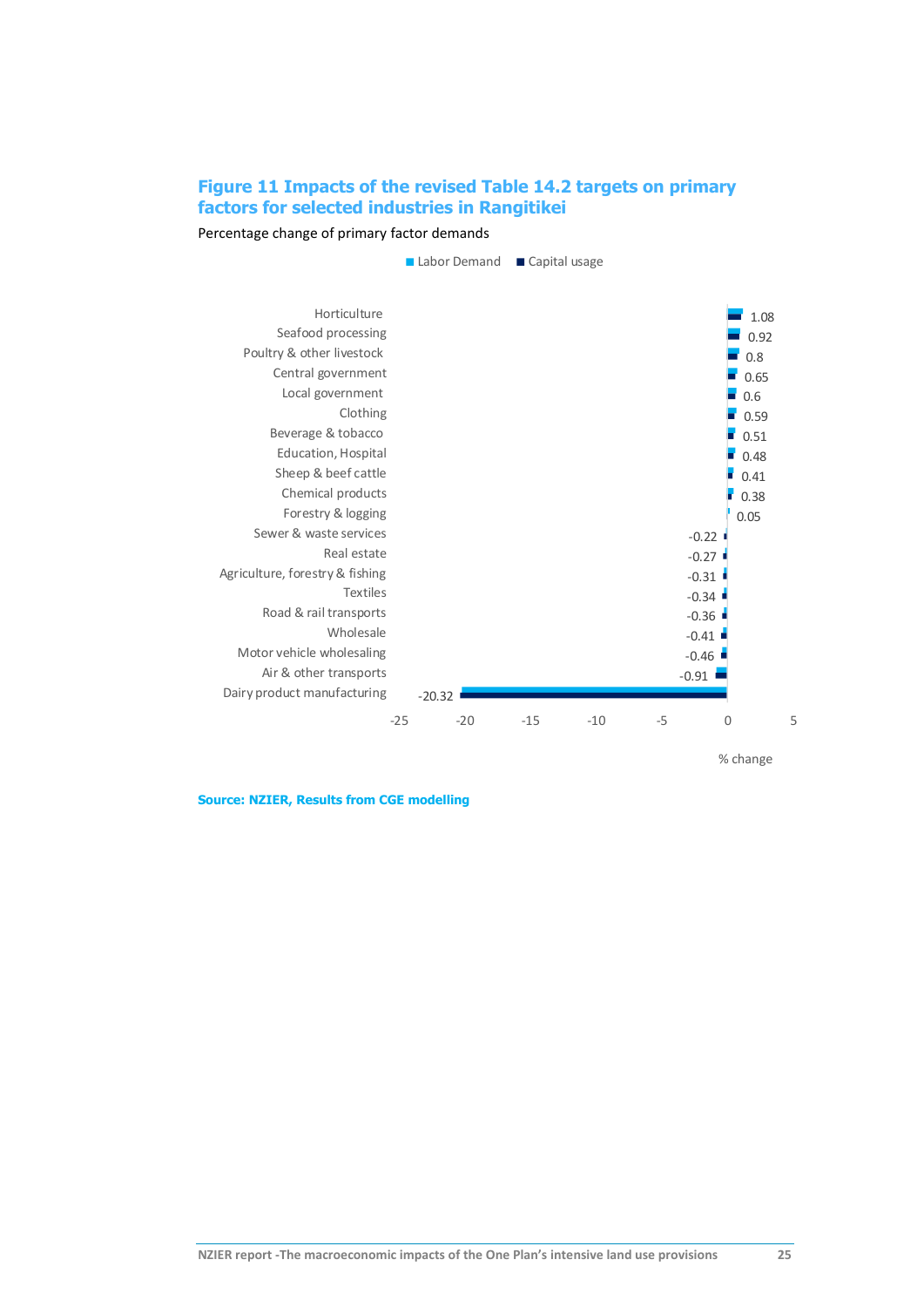### **Figure 12 Impacts of the original Table 14.2 targets on primary factors for selected industries in Horowhenua**

Percentage change of primary factor demands



% Change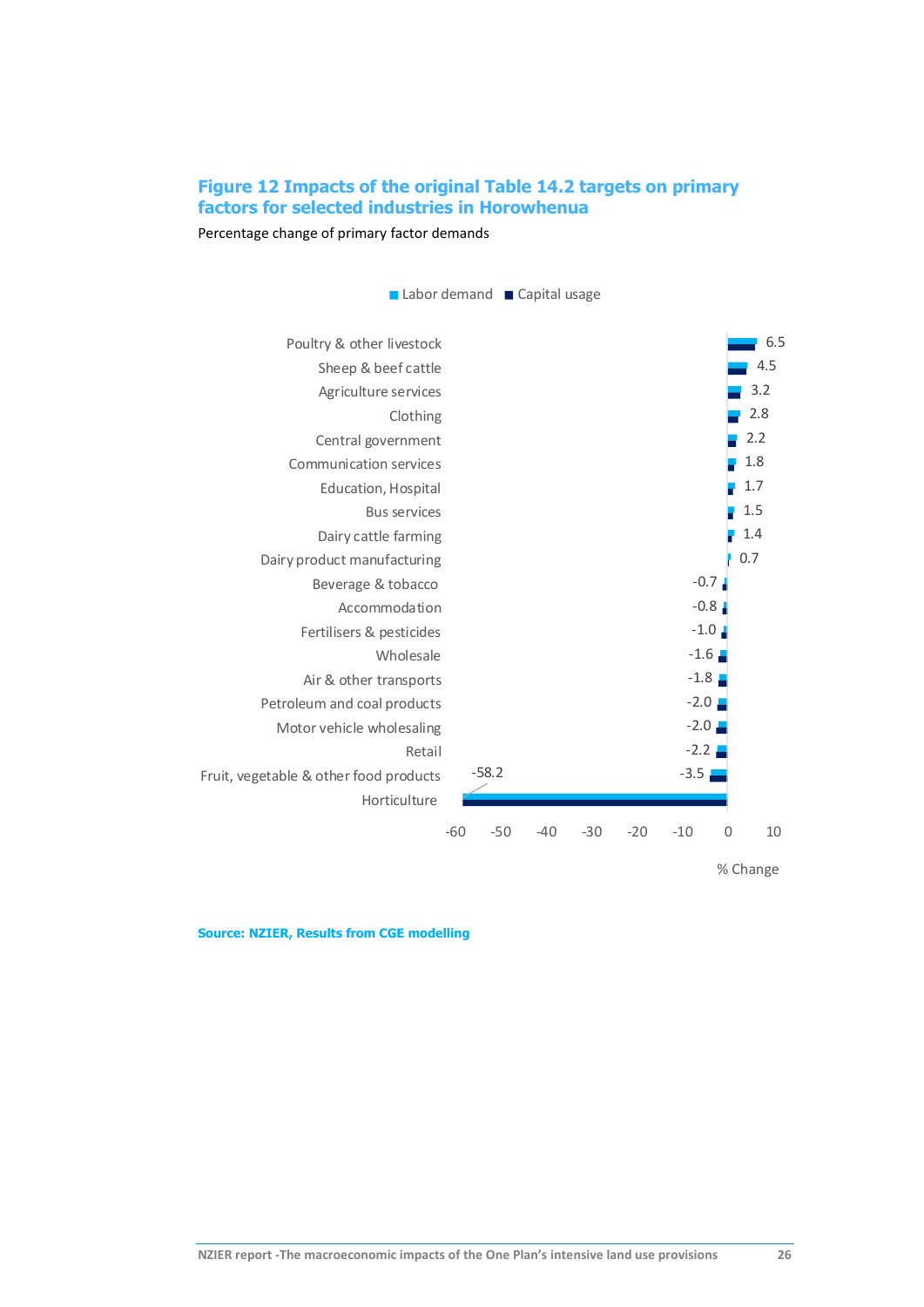### <span id="page-37-0"></span>**Figure 13 Trade effects on selected products in Rangitikei**

Percentage change in export demands